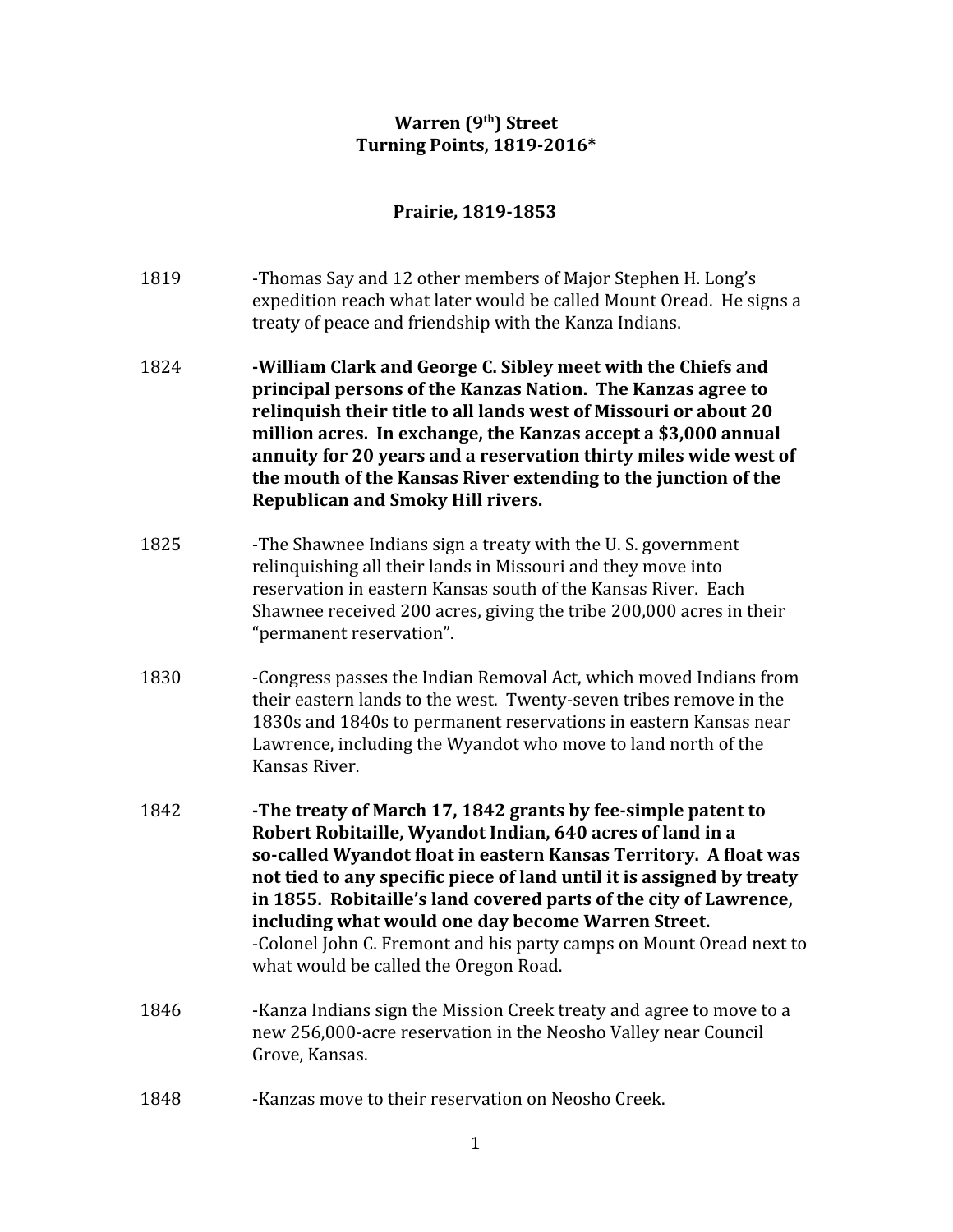#### 1849 **-Charles Robinson crossed Mount Oread on the way to Oregon.**

#### **Dirt Road to Brick Street, 1854-1906**

- 1854 -Congress passes the Kansas-Nebraska Act in May, which opens Kansas for white settlement.
- -The first company of the New England Emigrant Aid Society arrives on August 1. -George S. Parks describes the Lawrence site as a place where "the high prairie comes right down to the water's edge, presenting another appropriate place, where the busy hum of commerce may be and bespeak the presence of a city."

### **-A.D. Searl surveys and marks out Lawrence and Warren Street. Warren Street was named after Dr. Joseph Warren who died at Bunker Hill during the Revolutionary War.**

- 1855 The first brickyard is Lawrence opens for business.
- 1856 William Weer presents a legal brief on behalf of Robitaille and Lykins to the Commissioner of the Land Office at Lecompton, Kansas Territory. Members of the Lawrence Association, including Gaius Jenkins, Charles Robinson, S. J. Livingston, George G. Mathews, and William Savage had also claimed Robitalle and Lykins' land. James Lane claims land that belonged to Robitaille and Lykins as well. All of this land was eventually purchased from Robitaille and Lykins. Jenkins and Lane would fight over the land later, leading to gun fire that killed Jenkins. Lane was never prosecuted.
- 1858 -Holland Wheeler re-surveys Lawrence, reducing it in size to about one square mile. **-John Speer introduces a bill in the legislature to charter the Leavenworth, Lawrence, and Galveston Railroad.**
- 1859 -A perspective drawing shows Warren Street disappearing at its east end in a figment of Searl's imagination.
- 1863 **-Quantrill's Raid on Lawrence reduces the downtown and many buildings along Warren Street to ruins.** -The Chapel Relief Society, established for the purpose of creating an AME church in Lawrence, drops from 139 to 56 persons as a result of the raid. -The U.S. Congress authorized mail delivery to residences if the city generated enough revenue.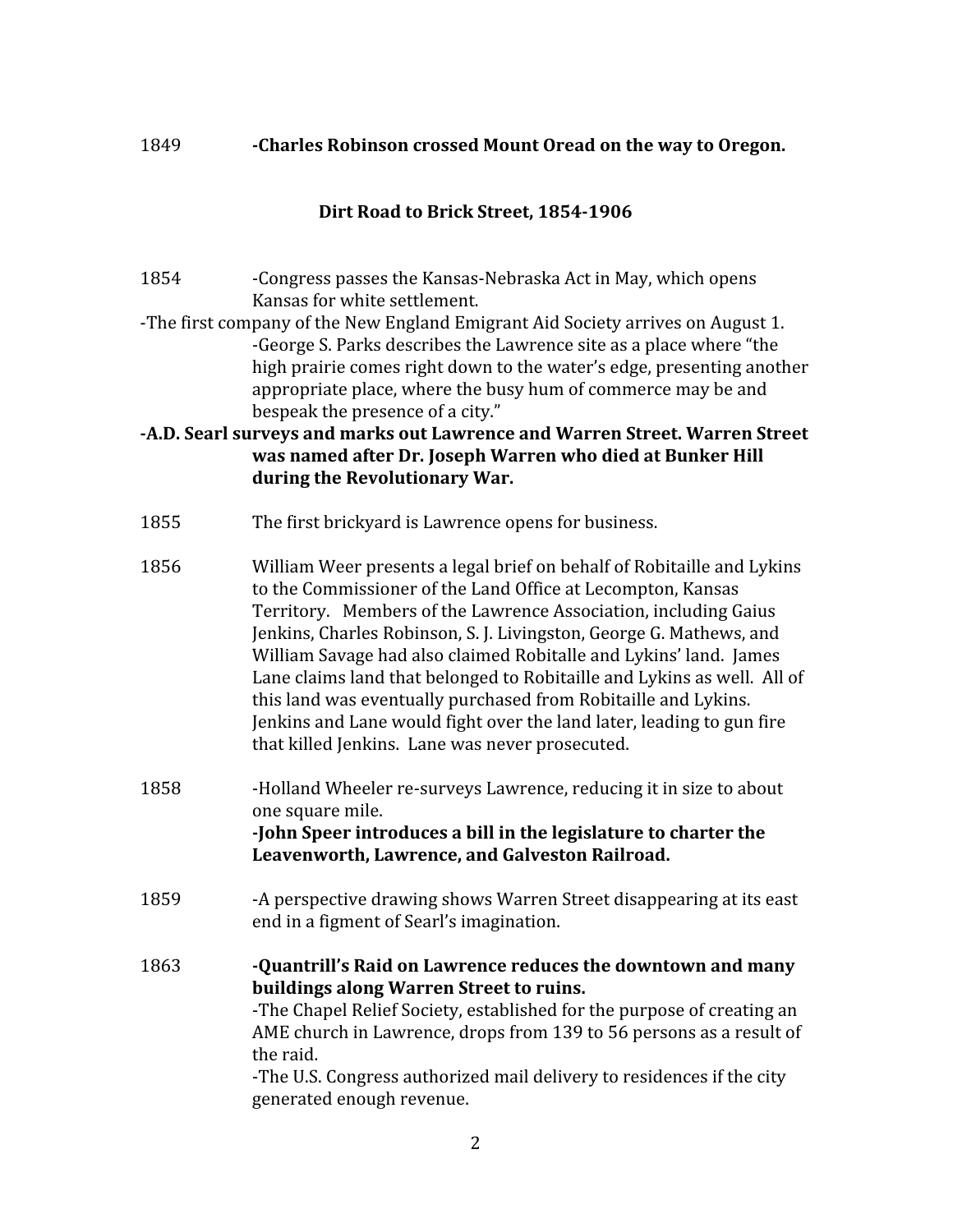| 1870 | -The cornerstone is laid for St. Luke's second church. This is the<br>foundation for John Haskell plans for the brick church abutting<br>the stone building, the first St. Luke's AME Church.                                                                                                                                                             |
|------|-----------------------------------------------------------------------------------------------------------------------------------------------------------------------------------------------------------------------------------------------------------------------------------------------------------------------------------------------------------|
|      | Warren Street to the Saint Louis, Lawrence, and Denver Railroad<br>Company for \$100 an acre.<br>-The City of Lawrence issues \$200,000 in bonds for the St. Louis,<br>Lawrence, & Denver Railroad which it will pay out finally in 1954.<br>-Workmen digging ditches for gas pipes reach Massachusetts Street<br>and will lay pipe on Henry Street next. |
|      | -John Speer sells 4 acres of land from his farm near the end of                                                                                                                                                                                                                                                                                           |
|      | a cost of \$4,000. T. H. Lescher was the contractor.<br>-A bird's eye perspective of historic Lawrence is created.                                                                                                                                                                                                                                        |
| 1869 | -The Turnhalle is erected at Warren and Rhode Island Streets at                                                                                                                                                                                                                                                                                           |
| 1868 | -The City Council examines improvements for Henry and Warren<br>Streets. New culverts are placed on Warren Street between<br>Pennsylvania and New Jersey Streets and on Henry Street at New<br>Jersey.                                                                                                                                                    |
|      | receive county bonds for its operation. John Speer is a member<br>of the board of directors.<br>-Douglas County citizens vote to issue bonds for \$300,000 to replace<br>the bond issue in 1865 of \$125,000 so that the LLG Railroad can go<br>into operation.                                                                                           |
| 1867 | -The Leavenworth, Lawrence, & Galveston Railroad is completed<br>to Ottawa one day before January 1, 1868, allowing the line to                                                                                                                                                                                                                           |
|      | -The Lawrence Turnverein is founded.<br>-Mr. Sparr's brick plant sells 1.5 million bricks during the summer months.                                                                                                                                                                                                                                       |
| 1866 | -St. Luke's erects a stone chapel on the east edge of their lot. This is St.<br>Luke's first church.                                                                                                                                                                                                                                                      |
| 1865 | -James Lane takes over leadership of the Leavenworth, Lawrence, &<br>Galveston Railroad.<br>-St. Luke's purchases lot 70 on Warren Street for \$300.                                                                                                                                                                                                      |
| 1864 | -St. Luke's AME church builds a small parsonage on New Hampshire<br>Street, just south of Warren Street.<br>-The Union Pacific Railroad arrives in north Lawrence to provide the<br>first east-west connection in Lawrence.                                                                                                                               |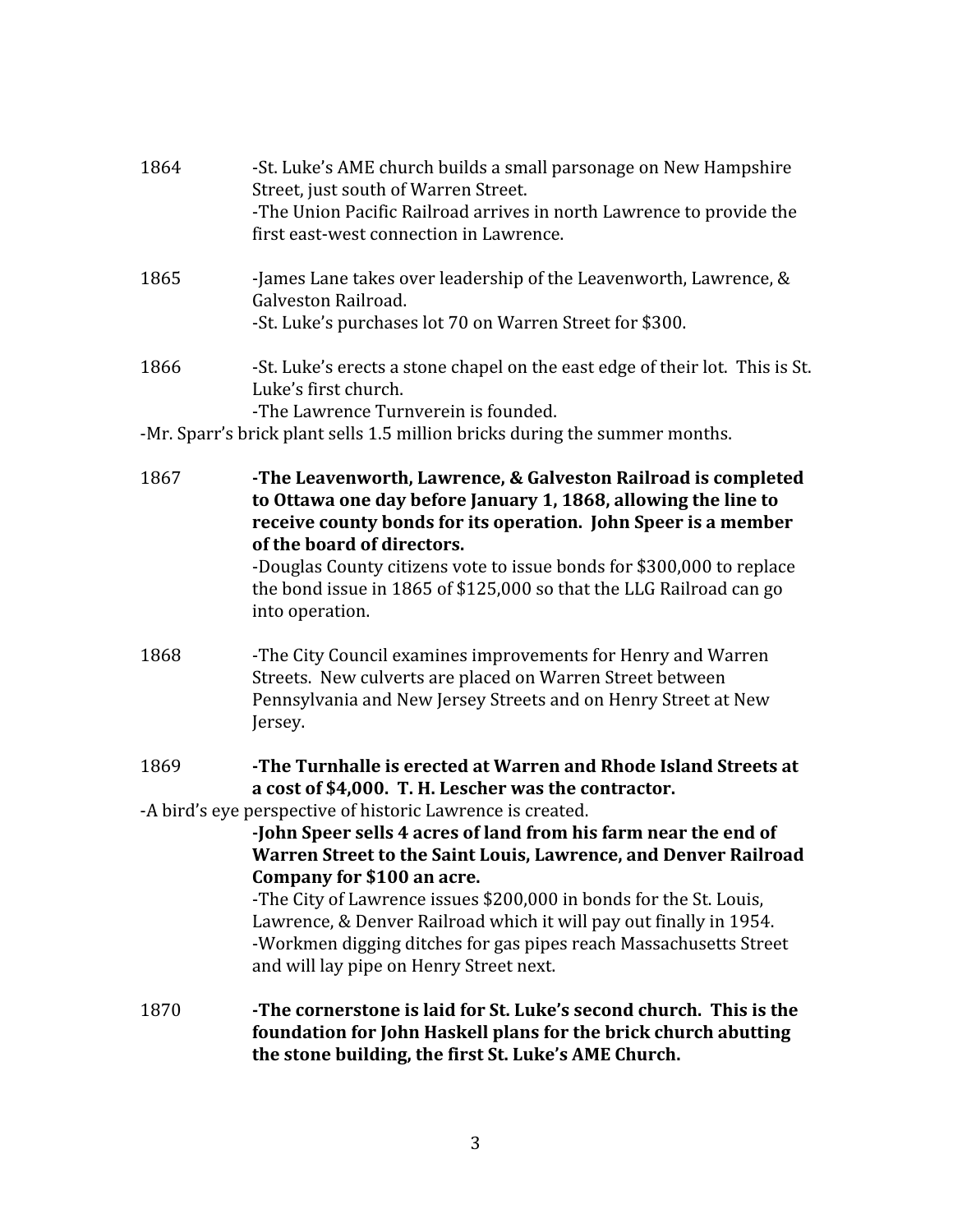**-John Speer sells 20 acres of land to the City of Lawrence for \$500 an acre, 14 of which the city gives to the Leavenworth, Lawrence, and Galveston Railroad for its freight depot at the end of Warren Street. The depot is 50 x 200 feet including platforms. The LLG constructs a new turntable and an engine house in addition to the freight depot.**

1871 -The first street railway system opens; eventually it runs down  $7<sup>th</sup>$ from Massachusetts Street and turns south on New Jersey where it crosses Warren Street and goes on south to 19<sup>th</sup> Street; eventually it also goes west on Henry to Mississippi Street, turns south, and goes to KU.

#### **-Leavenworth, Lawrence and Galveston Railroad completes its bridge across the Kansas River.**

-City workers excavate the middle of Warren Street near Massachusetts for a sewer.

-During the darkness of night, Mr. A. P. Freeman falls into a deep ditch on Warren Street north of Turner Hall and severely bruises his leg. -David C. Beach and others petition for a sidewalk on New York Street between Henry and Warren Streets. This petition is granted.

- 1873 -Beer's Map of Lawrence is created. -Ridenour and Baker erected buildings and put in machinery on five acres on the east side of the city for slaughtering cattle and pigs. Their partners included Gurdon Grovener, General C. W. Babcock, Major O. B. Gunn, Robert Morrow, B. W. Woodward, and E. W. Baker who each contributed \$5,000. Ridenour and Baker contributed \$25,000 to get started. The firm made \$23,000 profit in the first winter.
- 1877 Eli J. Newsome and 17 others petition for sidewalks on the east side of New Jersey Street and the south side of Warren Street from New York to Pennsylvania. -D. Evans and 10 others petition for repair of Warren Street from Massachusetts to the depot.

-The ditch across Warren Street is filled every night to keep people from falling into it.

1879 -The Lawrence Daily Journal complains, "nothing has been done with open sewer on east Warren Street. -The Lawrence Daily Journal reports on the "very bad condition of many streets and sidewalks" in east Lawrence. "In many places there is no walk at all and in some places the sidewalks are in such bad condition as to be worse than none. Although the warm weather is fast approaching, nothing has been done to that offensive open sewer on east Henry Street."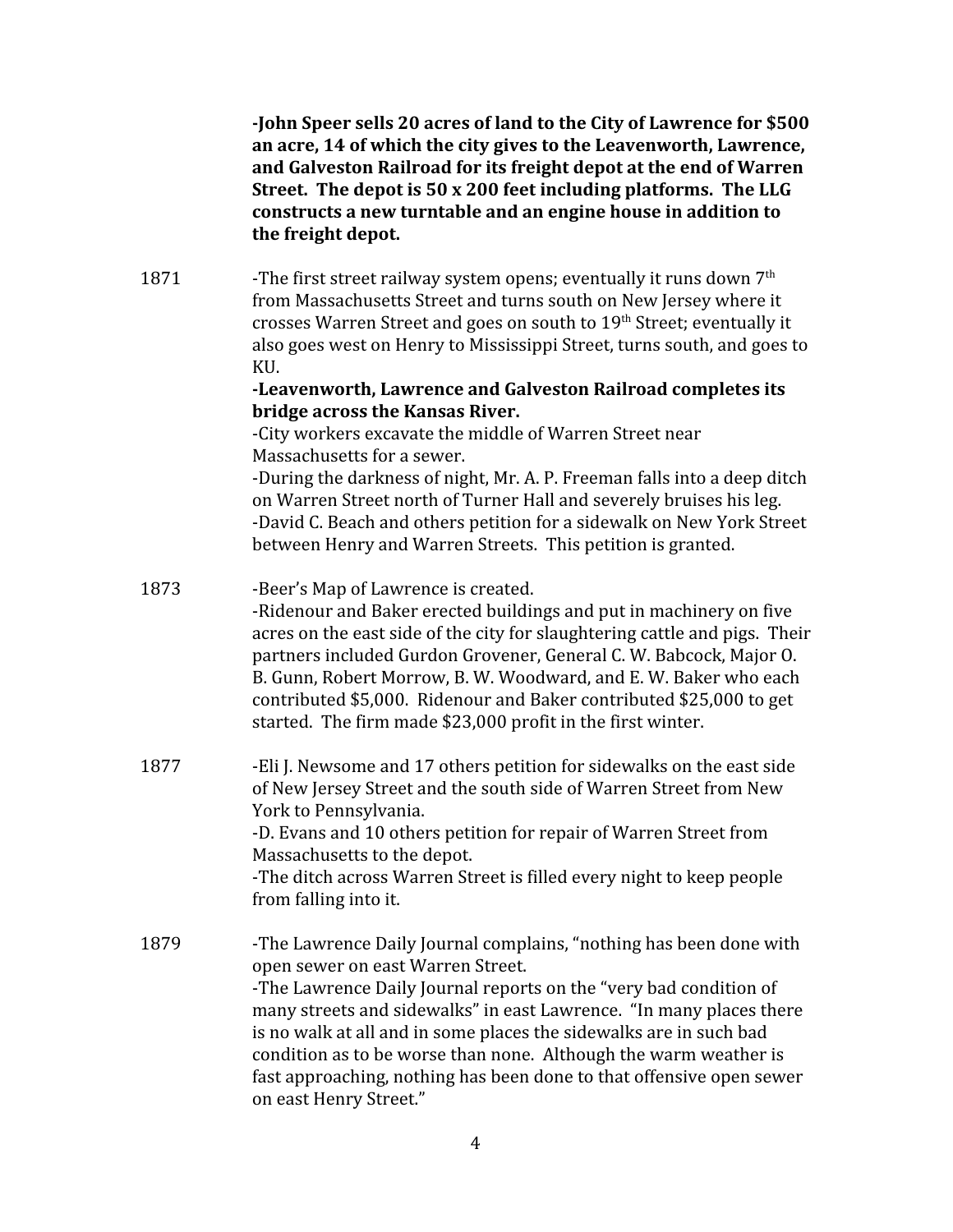|      | -Owing to the failure and repair process on the wagon bridge across<br>the KAW, the Kansas Pacific delivers passengers and freight to the<br>Kansas City, Lawrence & Southern depot at the foot of Warren Street.                                                                                                                                                                                                                                                                                                                                                                                                                                                                                                                                                                                                                                    |
|------|------------------------------------------------------------------------------------------------------------------------------------------------------------------------------------------------------------------------------------------------------------------------------------------------------------------------------------------------------------------------------------------------------------------------------------------------------------------------------------------------------------------------------------------------------------------------------------------------------------------------------------------------------------------------------------------------------------------------------------------------------------------------------------------------------------------------------------------------------|
| 1880 | -Efforts are made to macadamize Warren Street from Massachusetts<br>east to the depot. The Lawrence Daily Journal notes that it is<br>"impossible to pull an empty wagon to the A.T. & S.F. depot in bad<br>weather. Warren Street is the only thoroughfare by which these<br>depots can be reached, consequently all heavy transferring must<br>necessarily pass over this road."<br>-A mad cow chases Mrs. H. A. Cutler on Rhode Island Street. She<br>escapes by jumping a boundary fence.<br>-The City Council overturns the mayor's veto of the cow ordinance.<br>-The mayor believes that the council would permit citizens to<br>macadamize the streets in front of their residences at their own<br>expense, set the curb at 20 feet from their property lines, plant shade<br>trees, and create a sward between the sidewalks and the curb. |
| 1881 | -The controversy over sidewalks on Warren Street continues.<br>-The Kansas Daily Tribune calls the sidewalks on Warren Street "an<br>utter abomination. It is an infernal shame and disgrace." The<br>newspaper claims that "there is more foot travel there than on almost<br>any other street in town."                                                                                                                                                                                                                                                                                                                                                                                                                                                                                                                                            |
|      | -Warren Street is described as "the front door of the city."<br>-Warren Street is graded and a closed storm sewer system is<br>completed that runs to river through one of the alleys. The storm<br>sewers were established in the 1880s. The sanitary sewer<br>starter plan was completed in 1889, which was realized in the<br>1890s.<br>-W. R. Fowler establishes Lawrence's first vinegar manufacturing                                                                                                                                                                                                                                                                                                                                                                                                                                          |
|      | plant, the Lawrence Cider and Vinegar Works.<br>-J. B. Watkins and partners purchase land from Ridenour & Baker to establish the<br>Lawrence Canning Factory at the east end of Warren Street, the first<br>canning company in Lawrence. It employs up to 200 people during<br>high season.                                                                                                                                                                                                                                                                                                                                                                                                                                                                                                                                                          |
| 1882 | -The Kansas Fruit Vinegar Company begins operation in its<br>three-story frame building on Pennsylvania Street between Henry and<br>Warren Streets. This is the second vinegar making company in<br>Lawrence.<br>-The ATSF acquires the Leavenworth, Lawrence, & Galveston Railroad<br>and operates passenger service between Lawrence and Ottawa. The<br>line is re-named the Kansas City, Lawrence, & Southern Kansas<br>Railroad, a subsidiary of the ATSF.<br>-The sewer connection at Massachusetts and Warren Streets is made.                                                                                                                                                                                                                                                                                                                 |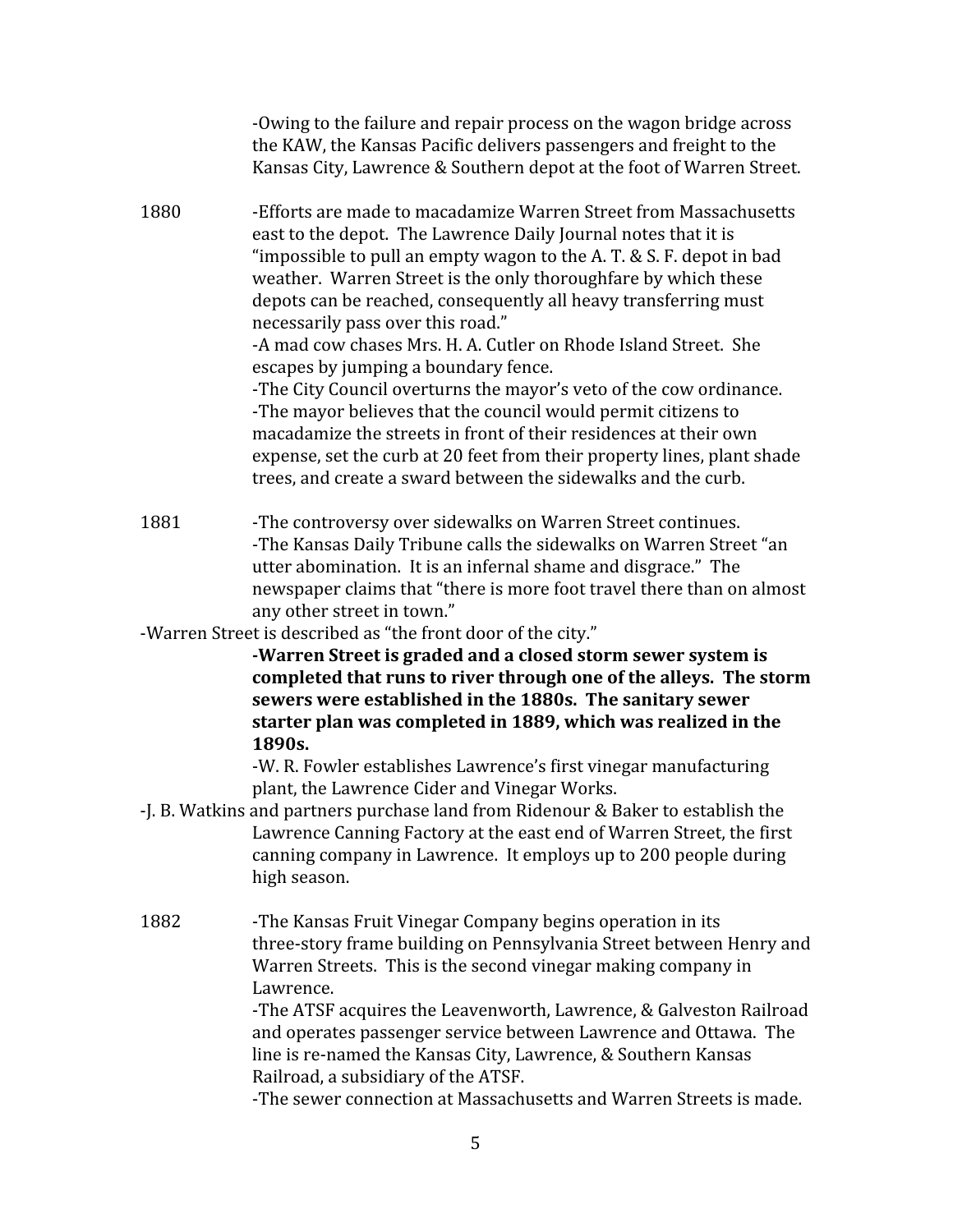1883 **-The ATSF passenger depot is completed at end of Winthrop Street.**

1886 **-The "Parking" movement begins. "Parking" was a landscape idea that transformed the early scruffy urban streetscape typical of western towns into webs of streets manicured with green swards and paved sidewalks. Parking eliminated fences on property lines facing the street, established verges (parking), widened streets, installed curbs, and improved sidewalks. Property owners accepted the responsibility of maintaining these sidewalks on a voluntary basis. Parking represents one of the most significant physical changes to streets. It was never settled and creates controversy to this day.**

> -The Lawrence Daily Journal hopes that the parking of streets will mean, "we should no longer have a broad expanse of uncut weeds and grass, with a wagon road meandering through the boulders which our street force scatters abroad."

-An open channel lined with stone is constructed to provide storm water drainage.

-The City Commissions authorizes the building of 14 miles of water mains and 20 more hydrants, which would bring the number to 140 hydrants throughout the city.

-Cattle running lose in the streets of Lawrence are causing trouble.

1887 **-A parking ordinance establishes the width of space between lots lines and gutter lines: 100 foot streets have 25 foot verges and sidewalk areas; 80 foot streets have 20 foot verges and sidewalks areas; 60 foot streets, 12 foot verges and sidewalk areas; less than 60 foot streets, 10 foot verges and sidewalk areas; Warren Street originally was a 30 foot street and that became its parked width.**

-The City Council instructs the city engineer to prepare plans for district sewerage in the city.

-The city communicates with George E. Waring of Providence, Rhode Island about procuring his services for planning a sewerage system. -Mrs. Lee complains that a broken board in the sidewalk on Warren Street resulted in a fall and leg injury for which she requests \$1,000 to cover her expenses.

-Dead animals are being thrown in the open sewer Warren Street along Pennsylvania Street to the river.

1888 -Waterworks and hydrants on Warren are installed. -J. G. Sand parks his property in west Lawrence. This means that Mr. Sand took down his property boundary fence facing the street, fixed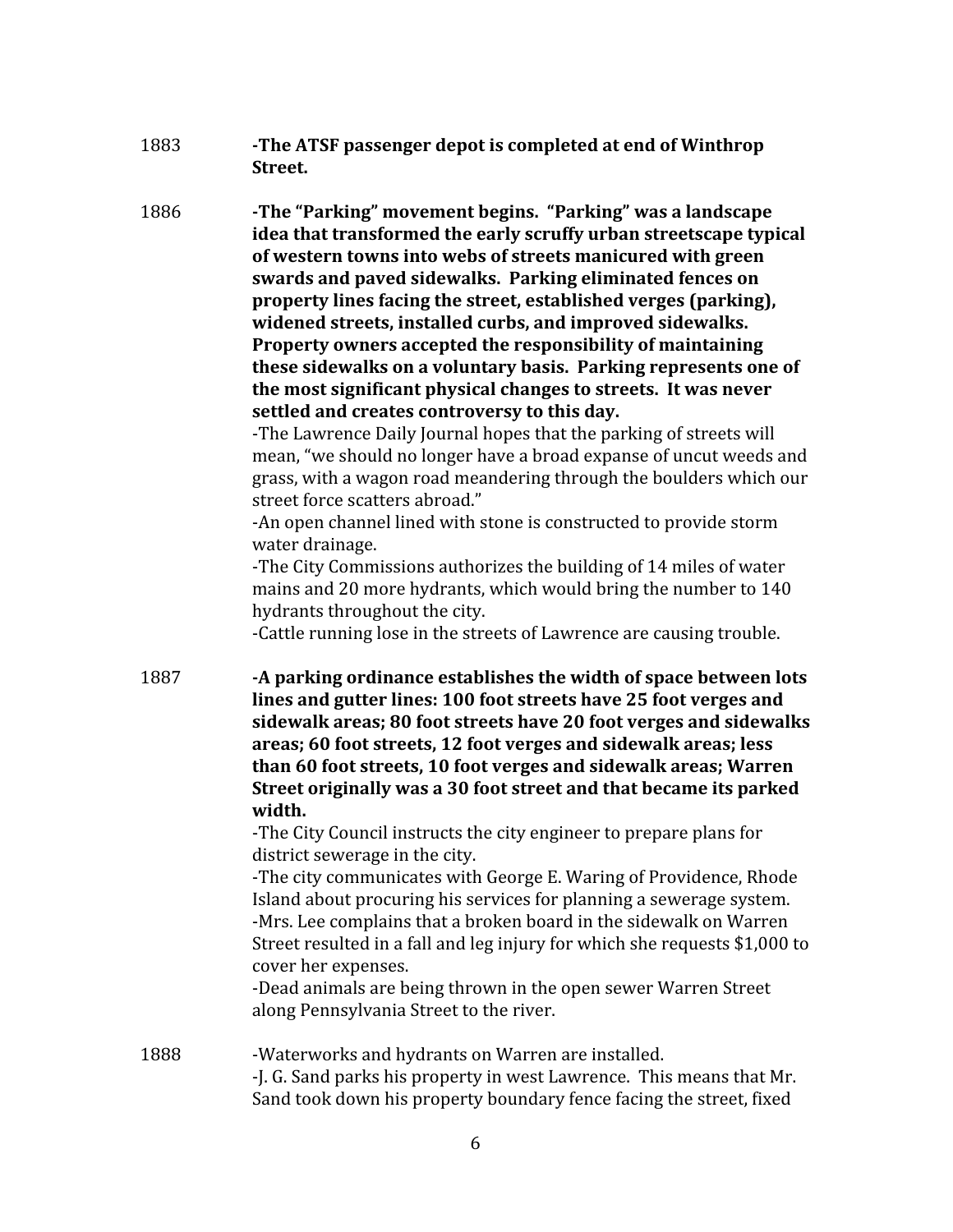his sidewalk, and put in a verge between the sidewalk and the street curb, eliminating the weed patch in front of his house. Parking reduced the width of the street for the city to maintain in addition to "beautifying" the street.

-D. Hayes parks his property on Locust Street in north Lawrence.

- -The City Council adopts an ordinance granting the Lawrence, Atchison & Southern Railroad Company a right-of-way through Lawrence. This is a subsidiary of the ATSF.
- -The City Council authorizes the payment of \$225 to Andrew Christensen for building the sewer on Henry Street.
- -C. V. Mottmann petitions for putting in a drain in Massachusetts Street to the sewer in the middle of Warren Street. The City grants the petition.

-The City Council authorizes the building of a suitable sewer on Henry Street.

## **-The City Council adopts an ordinance granting the City Water & Electric Company to erect and maintain lines of wire in the city for furnishing electric lights and purchasing those lights.**

-The City Council adopts an ordinance establishing sewer districts. -The City Council adopts an ordinance to build a sewer on Delaware Street.

1889 -Sanborn maps show insured structures in Lawrence.

-The City Council appoints a special committee to procure estimates for paving Winthrop Street from Massachusetts to the ATSF depot.

-George Leis and others petition for a sewer in the alley from Winthrop to Warren Streets between Massachusetts and Vermont Streets.

**-The City Commission passes Ordinance 161 to "establish a Profile Plan and to establish grades on Streets and Alleys."**

-The City Marshall is instructed to notify people who are emptying house drainage into the streets to stop the practice immediately.

-J.E. Riggs and 80 others protest any expenditure on a sewer system.

**-The City Council accepts the "General Plan of a Sewerage" as recommended by H. L. Marvin and modified by the Rosewater firm of Omaha. This is the starter for the sanitary system. The system is put together petition by petition after that.**

1890 -First efforts began to get Warren Street paved. The City Council appoints a committee of three to confer with the ATSF and citizens about retaining funding for paving or macadamizing Warren. Warren Street is the only thoroughfare by which these depots (ATSF and KCW and NW Railroad depots) be reached, consequently all heavy transferring must necessarily pass over this road," according to the Lawrence Daily Journal. -The parking movement appears on Henry Street.

-Fritzel's original package house that sold liquor with the manufacture's label on the bottle is closed and stock returned to Walruff Brewery.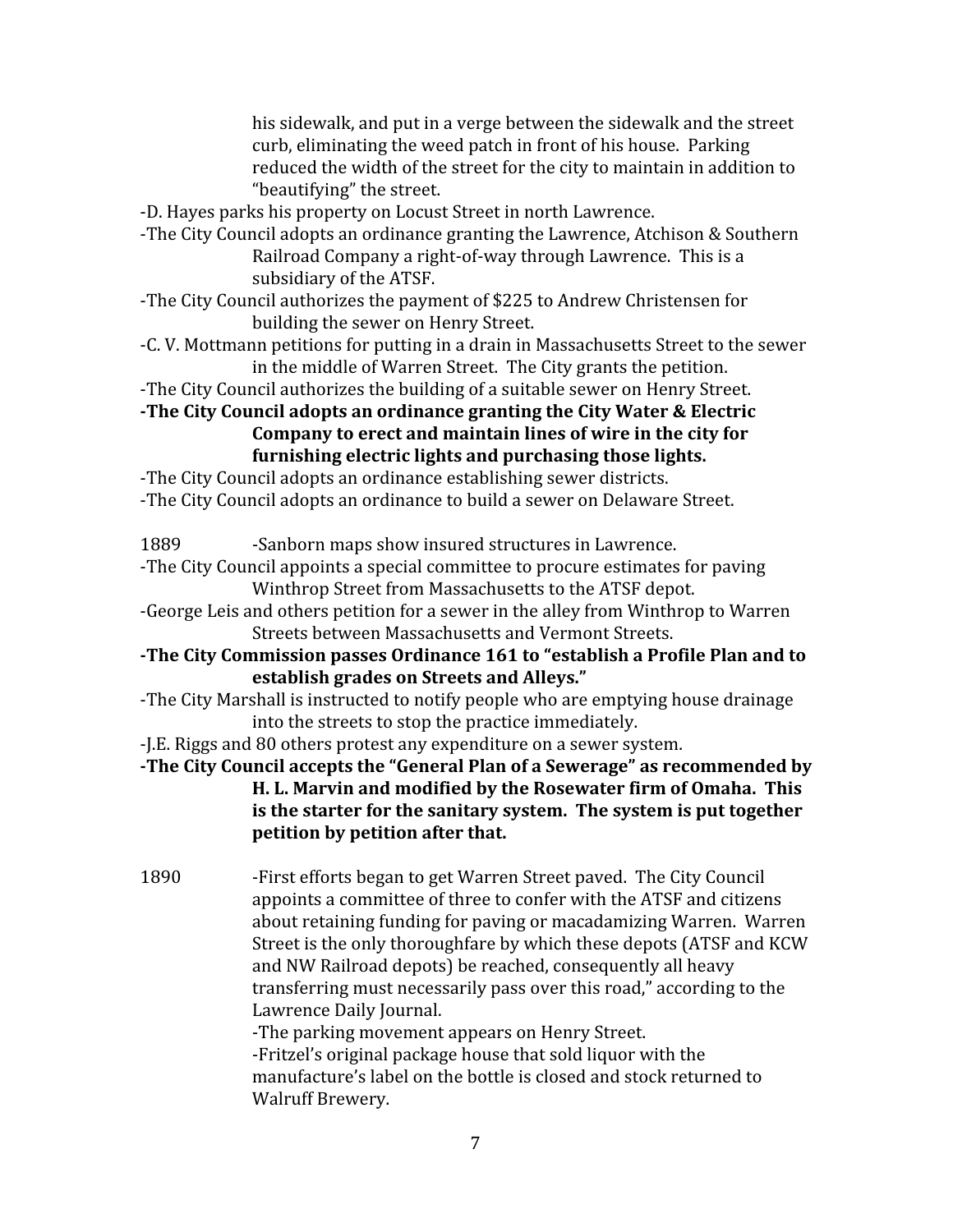|      | -The City Council adopts an ordinance to establish sewer districts in<br>the city.                                                                                                                                                                                                                                                             |
|------|------------------------------------------------------------------------------------------------------------------------------------------------------------------------------------------------------------------------------------------------------------------------------------------------------------------------------------------------|
|      | -All previous ordinances regarding the sewer system are repealed and<br>new ordinances adopted.                                                                                                                                                                                                                                                |
| 1891 | -An amended parking ordinance reduces 80-foot streets to 35-foot<br>width; 100-foot streets are reduced to a 50-foot width.<br>-The Reedy Brothers build cider mill on corner of Warren and New<br>Jersey.<br>-A. L. Selig, mayor, is recognized as the leader who provided "the best<br>system of sewerage of any city its size in the west." |
| 1892 | -An amended parking ordinance for 80-foot streets reduces the verge<br>and sidewalk areas to 15 feet.                                                                                                                                                                                                                                          |
|      | -The City Council vetoes the curbing ordinance because the mayor<br>believes that 80-foot streets should be 20 feet instead of 15 feet from<br>the lot line.                                                                                                                                                                                   |
|      | -William C. Keller manufactures sarsaparilla beer at 9 east Warren<br>Street.                                                                                                                                                                                                                                                                  |
|      | -The Bruce Lumber Company, M. H. Wood, T. C. White and others<br>object to a sewer.                                                                                                                                                                                                                                                            |
|      | -J. D. Bowersock and others petition for a sewer.                                                                                                                                                                                                                                                                                              |
|      | -M. Summerfield and others petition for a sewer.<br>-The city approved ordinances for grading Rhode Island Street from<br>Winthrop to the Santa Fe tracks.                                                                                                                                                                                     |
| 1893 | -Parking is said to be gaining ground in Lawrence.                                                                                                                                                                                                                                                                                             |
|      | -Jacob Badsky sends his first carload of cattle to Kansas City out of the<br>Lawrence Stock Yards at 547 E. Warren Street.                                                                                                                                                                                                                     |
|      | -The city's sanitary sewer system is complete after three years of<br>construction. The system is 9.5 miles long and cost \$40,504.                                                                                                                                                                                                            |
| 1894 | -The Turnerverein petitions to make sewer connections with the main<br>on Warren.                                                                                                                                                                                                                                                              |
|      | -The city moves a public fountain to Warren Street near Reedy's<br>Grocery Store.                                                                                                                                                                                                                                                              |
|      | -Mr. Riale reports that his daughter was injured and his buggy broken<br>owing to a badly constructed culvert on Warren Street.                                                                                                                                                                                                                |
| 1895 | -Alvin Dunakin builds on to his grocery store with two apartments<br>above it on Warren between New York and Connecticut. The store is<br>sited so that its awning reaches into the street itself. This happened<br>often before "parking" was created and the condition remains today at<br>this site with diagonal parking.                  |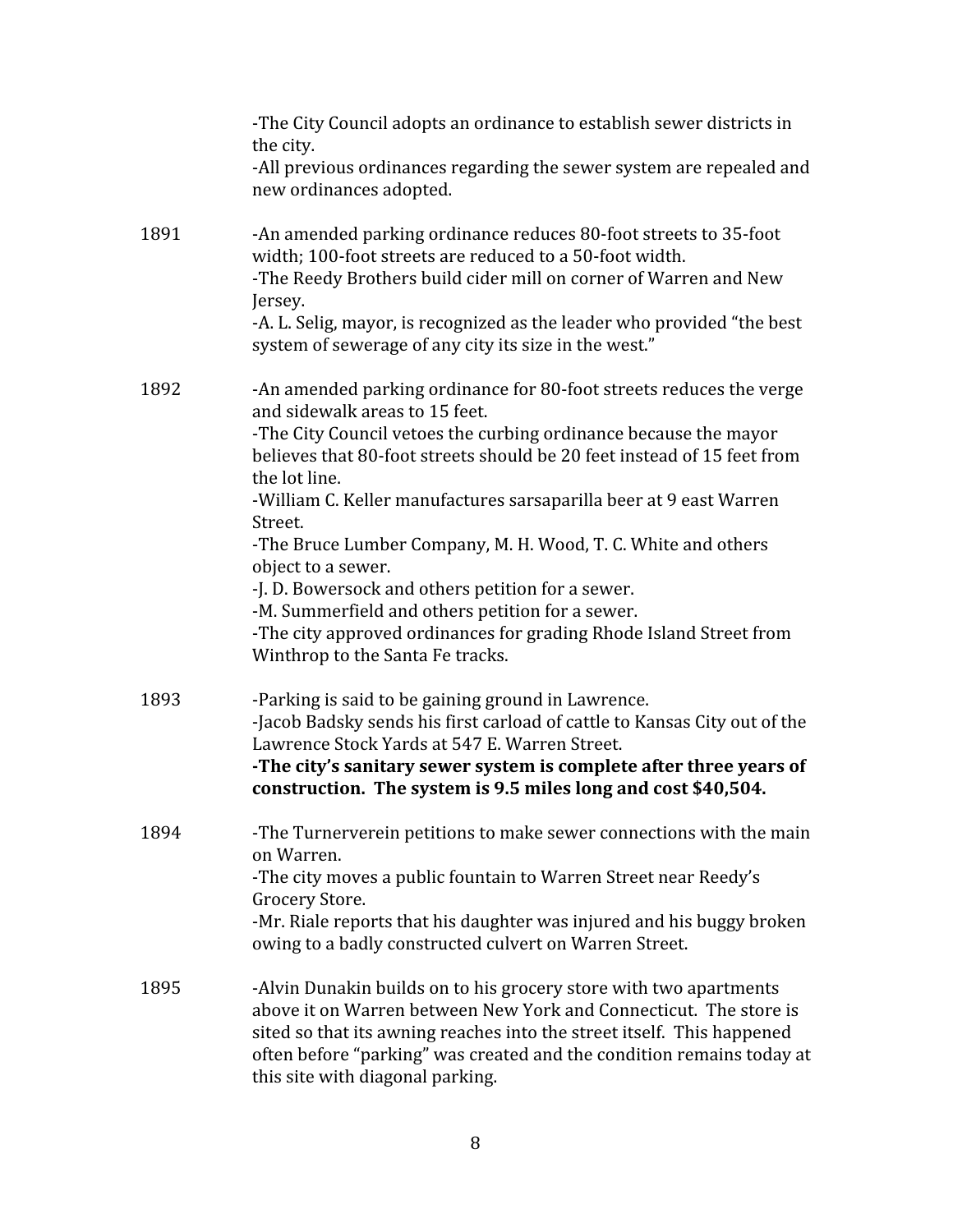|      | -Culbertson and Thoburn establish a sand yard at east end of Warren<br>Street, near the Santa Fe roundhouse.<br>-The city completes paving Winthrop Street from Massachusetts to<br>the ATSF passenger depot.                                                                                                                                                       |
|------|---------------------------------------------------------------------------------------------------------------------------------------------------------------------------------------------------------------------------------------------------------------------------------------------------------------------------------------------------------------------|
| 1898 | -"Same old fight about parking" rages on, notes one of Lawrence's<br>newspaper.                                                                                                                                                                                                                                                                                     |
| 1899 | -The Hauber brothers complete a cooper factory at the end of Warren<br>Street that is 200 x 40 feet and about 20 feet high.                                                                                                                                                                                                                                         |
| 1900 | -Theodor Poehler incorporates the Kaw Valley Canning Company and<br>built a new plant at the east end of 10 <sup>th</sup> Street.                                                                                                                                                                                                                                   |
|      | -The movement to pave east Warren Street from Massachusetts to Santa Fe depot<br>continues; Warren Street from 1867 on was a hauling street and<br>eventually a truck delivery route. Owing to heavy traffic, Warren<br>Street was fraught with big holes that were unnavigable for heavy<br>wagons and loads.                                                      |
|      | -The Principal thoroughfare controversy ensues over a fight to pave Warren Street;<br>there were many businesses on the east end of Warren Street led by<br>influential industrialists. Before the City Council, the first speaker for<br>paving Warren Street was Louis Poehler followed by M. Wilhelmi,<br>Theo Poehler, W. S. Everett, and others.               |
|      | -The City Commission waits to see if the ATSF builds a new depot at the end of                                                                                                                                                                                                                                                                                      |
|      | Henry Street.                                                                                                                                                                                                                                                                                                                                                       |
|      | -The Hauber Brothers complete a two-story frame warehouse at the end of Henry                                                                                                                                                                                                                                                                                       |
|      | Street.                                                                                                                                                                                                                                                                                                                                                             |
|      | -The Lawrence Daily Journal reports, "The movement to secure the pavement<br>of Warren Street, from Massachusetts to the Santa Fe freight<br>depot, resulted in the presentation of a resolution declaring the<br>street a business street, and an ordinance ordering the work."<br>The council laid over this ordinance and we don't yet if it was<br>ever passed. |
| 1901 | -The ATSF builds new freight depot at east end of Henry Street.<br>-The pavement controversy continues; the Poehler group that wants<br>east Warren to come first faces its main opponent, the ATSF that<br>wants east Henry to come first.                                                                                                                         |
|      | -The ATSF wins and east Henry Street is paved and curbed first because of the                                                                                                                                                                                                                                                                                       |
|      | new freight depot. This work encompasses 12,000 square yards of<br>vitrified brick on a 6-inch concrete foundation. The work is slow<br>because paving is going on in all parts of the city. The brickyard<br>cannot furnish any more bricks any faster. Work cannot begin on<br>Henry Street until the street sewers are lowered.                                  |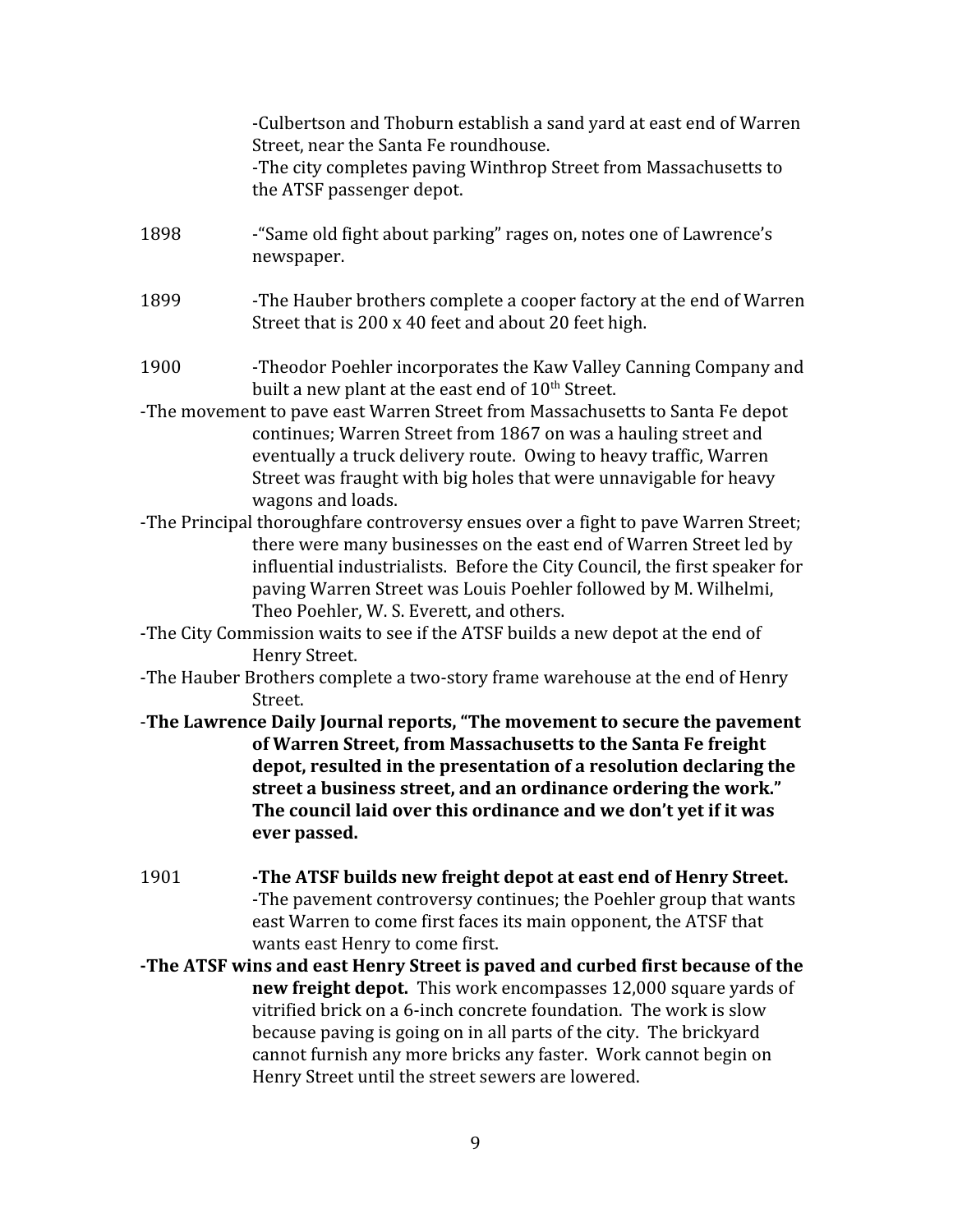| -Ordinance 449 passed to pave and curb Warren Street from Massachusetts to |  |
|----------------------------------------------------------------------------|--|
| Mississippi.                                                               |  |

**-**The Rutter-Godding-Zuttermeister automobile line begins their taxi business in Lawrence.

| 1902 | -Alvin Dunakin leases his grocery store and apartments to William<br>Messenheimer.<br>-A large number of business people sign a petition to locate the county<br>court house on the north side of Warren Street just east of<br>Massachusetts Street.<br>-Mr. Putze plows up the parking in front of his house and plants<br>potatoes.                                                                                                                                                                                                                                          |
|------|---------------------------------------------------------------------------------------------------------------------------------------------------------------------------------------------------------------------------------------------------------------------------------------------------------------------------------------------------------------------------------------------------------------------------------------------------------------------------------------------------------------------------------------------------------------------------------|
| 1903 | --The Rutter-Godding-Zuttermeister automobile line goes out of<br>business. The Lawrence Daily Journal-World reported, "People were<br>afraid of it."                                                                                                                                                                                                                                                                                                                                                                                                                           |
| 1904 | -Ordinance No. 132 extends a six-inch water main from the<br>intersection of Pennsylvania and Henry Streets east to Delaware Stree<br>and south on Delaware to Warren and locates a hydrant on Delaware<br>Street at the midway point between Henry and Warren Streets.<br>-Costs for paving Rhode Island and Vermont Streets: 44 cents a foot<br>for new curbing, 14 cents a foot for resetting old curbs; 10 cents a foot<br>for the sidewalks.<br>-Citizens of east Lawrence petition for a sidewalk on Warren Street<br>leading from New Jersey Street to the ATSF station. |
| 1905 | -Hauber Cooperage Company re-opens at the east end of Warren<br>Street.<br>-Charles Edmondson purchases land from the Watkins Land Company<br>for \$1,600 for his slaughterhouse business at the end of east Henry<br>Street.                                                                                                                                                                                                                                                                                                                                                   |
|      | -Charles Edmondson completes a stone warehouse on east Warren Street (510 E. 9th                                                                                                                                                                                                                                                                                                                                                                                                                                                                                                |
|      | Street).                                                                                                                                                                                                                                                                                                                                                                                                                                                                                                                                                                        |
|      | -C. S. Shimmons and 20 others protest at the November meeting of the<br>City Council against the paving of Warren Street from Massachusetts<br>to Delaware.                                                                                                                                                                                                                                                                                                                                                                                                                     |
|      | -Barteldes & Co. and 80 others petition the City Council for arc lights<br>at the corner of Henry and Pennsylvania and Warren and<br>Pennsylvania.                                                                                                                                                                                                                                                                                                                                                                                                                              |
|      | -C. F. Monroe and 100 others petition for an arc light at the corner of                                                                                                                                                                                                                                                                                                                                                                                                                                                                                                         |
|      | New Hampshire and Warren Streets.                                                                                                                                                                                                                                                                                                                                                                                                                                                                                                                                               |
|      | -Residents of east Lawrence complain about ditches across streets left<br>partially unfilled by the gas company.                                                                                                                                                                                                                                                                                                                                                                                                                                                                |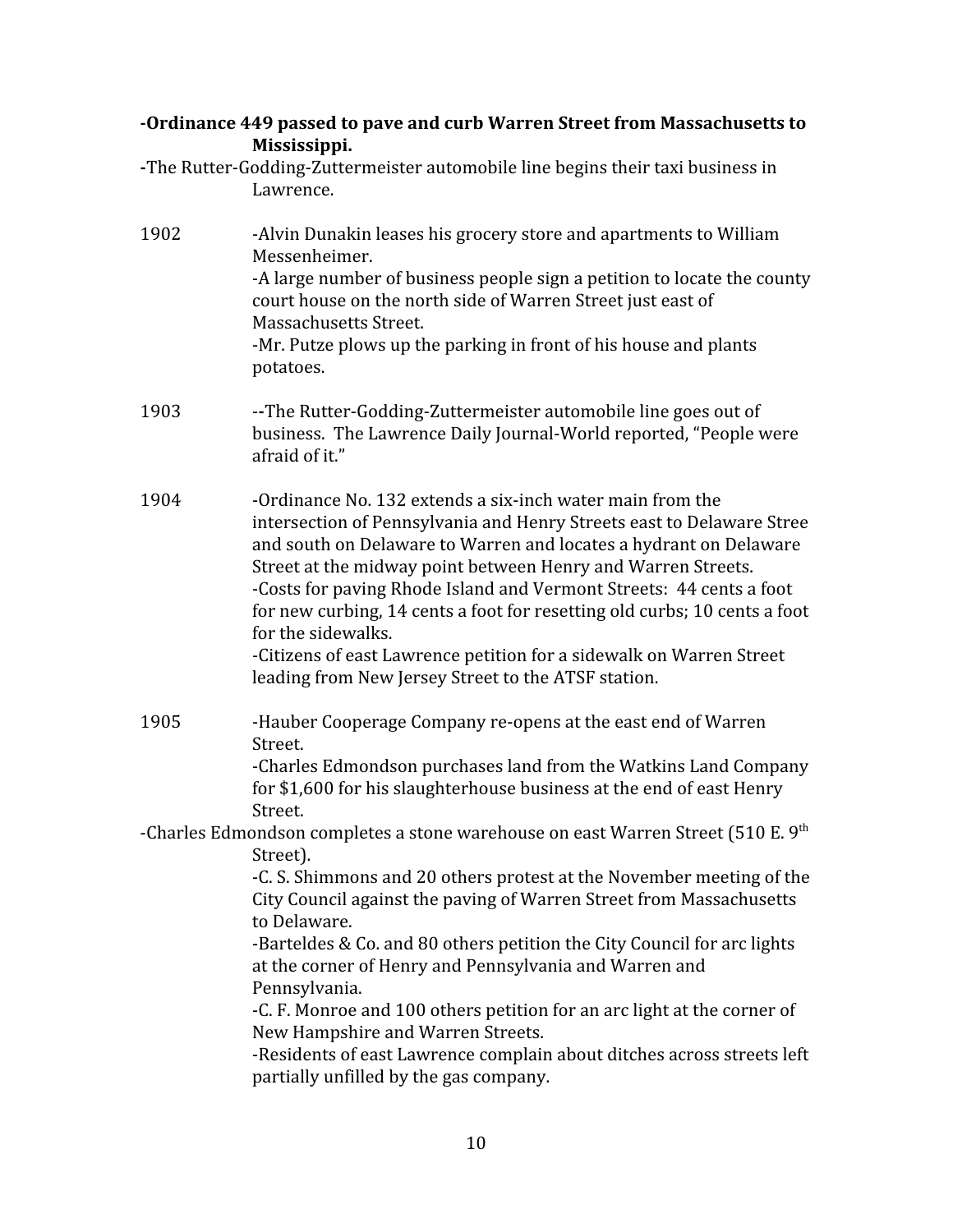1906 **-Ordinance 207 is passed. Warren Street is paved with brick. The street, as most streets in the historic city, is 30 feet wide and is paved with two courses of vitrified brick on a sand foundation with 80 feet wide rights of way.**

> **-According to Ordinance 199, bids for paving Warren Street from Mississippi to Michigan involves the excavation of 3,000 cubic yards, curbing with 3,886 feet new, two courses of brick paving coming to 7,158 yards, and a sand cushion or grout filler. -Limestone curbing is also approved on east Warren, Winthrop, New Hampshire, and west Henry Streets.**

**-Paving west Warren from Mississippi to the old windmill is completed in early June.**

**-Paving is completed from Massachusetts to Delaware, making it "the one continuous stretch of brick paving" that runs from east to west Lawrence.**

-Expenditures for brickwork on the streets: Warren from Massachusetts to

Mississippi (\$12,742.39); Henry from Massachusetts to Delaware (\$10,034.47); Winthrop from Massachusetts to Mississippi (\$7,558.93); Alley east of Massachusetts from Henry to Warren (\$1,602.57).

-H. L. Menger and 30 others protest the paving of east Warren Street. -Lawrence Daily Journal complains about a carnival on 9<sup>th</sup> Street and Massachusetts Street and that "Ragtime operas, such as were conducted on Warren Street, are unutterably low and disgusting." -Lawrence citizens organize their first automobile club.

-The City passes speed limits for automobiles: 12 mph on streets and 6 mph on the Kansas River bridge.

# **Brick Street to Concrete/Asphalt Trafficway, 1907-1959**

1907 -A levy of special assessment is approved to pay for the cost of grading, curbing, and paving of Warren Street.

-Citizens petition for a sidewalk on Warren Street from New York to Delaware Streets and it is deferred to the Committee on Streets, Alleys, and Bridges.

-Rutter starts a bus route to ferry passengers between the downtown and Haskell Institute. He cannot compete with the streetcar system and soon goes out of business.

-Langston Hughes attends St. Luke's Chapel and AME Church while living in Lawrence from 1907 to 1914.

-At this time there are 17.9 miles of sanitary sewers in Lawrence ranging from 8 inches to 21 inches in diameter. At the main outflow,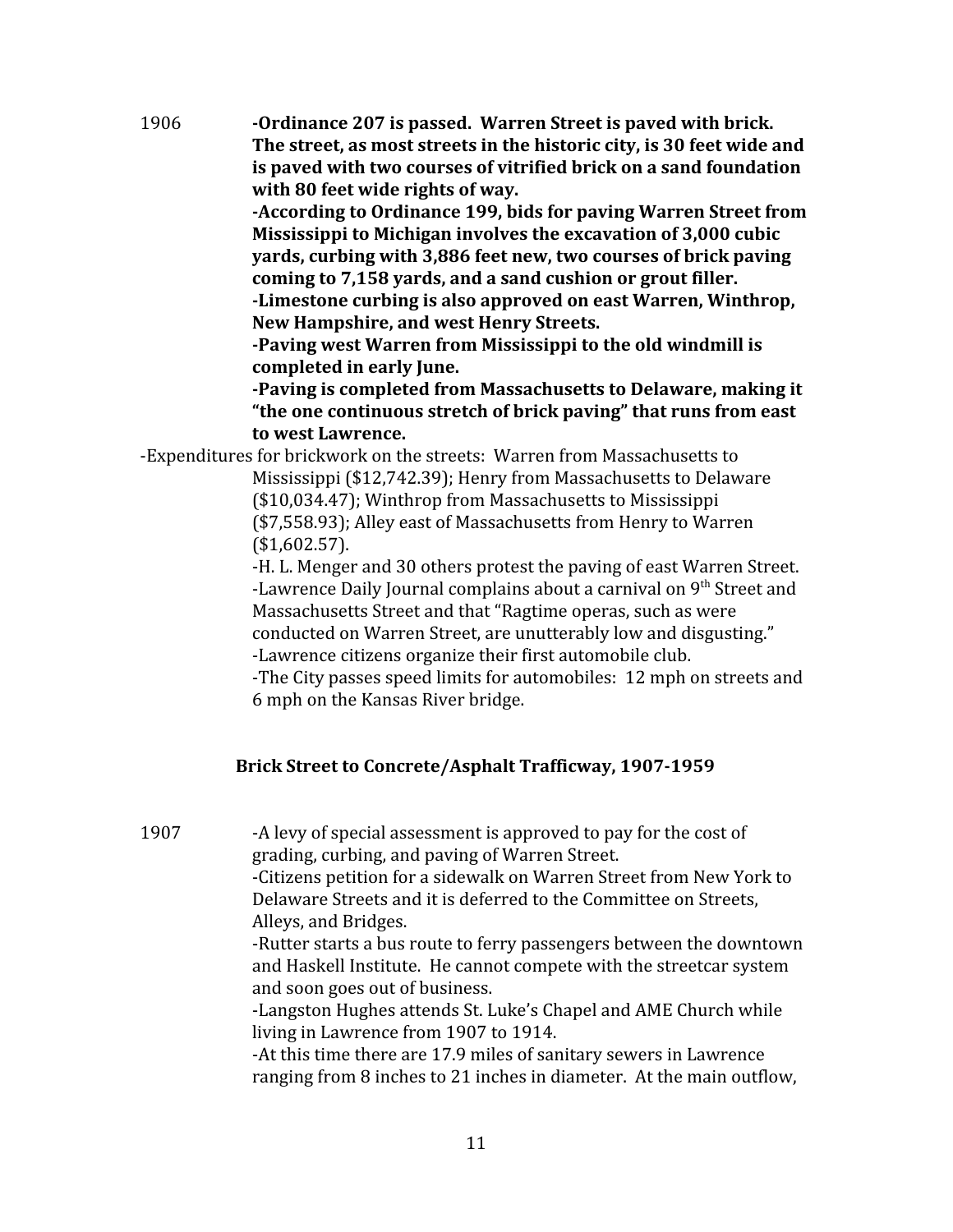|      | the average rate of flow is 85 gallons per capita per day. 8,400 people<br>in Lawrence are using the sewer system.                                                                                                                                                                                                                                                                                                                                                                                                                                                                                                                                                                                                                |
|------|-----------------------------------------------------------------------------------------------------------------------------------------------------------------------------------------------------------------------------------------------------------------------------------------------------------------------------------------------------------------------------------------------------------------------------------------------------------------------------------------------------------------------------------------------------------------------------------------------------------------------------------------------------------------------------------------------------------------------------------|
| 1909 | -J. B. Watkins purchases a Stevens Duryea automobile for \$4,500.                                                                                                                                                                                                                                                                                                                                                                                                                                                                                                                                                                                                                                                                 |
| 1910 | -The AME church completes work on its third church at 900 New York<br>Street.                                                                                                                                                                                                                                                                                                                                                                                                                                                                                                                                                                                                                                                     |
|      | -William Messenheimer moves his store to Massachusetts Street.                                                                                                                                                                                                                                                                                                                                                                                                                                                                                                                                                                                                                                                                    |
| 1913 | -Lawrence changes its named east-west streets to numbered streets.                                                                                                                                                                                                                                                                                                                                                                                                                                                                                                                                                                                                                                                                |
| 1915 | -Hattie Parsons continues to operate a grocery store and her husband<br>runs a real estate loans and collection business at 310 E. 9th Street.<br>-The Lawrence Daily Journal-World estimates that there are about<br>400 automobile owners in Lawrence and more than 300 in the county<br>outside of Lawrence.                                                                                                                                                                                                                                                                                                                                                                                                                   |
| 1916 | -The police arrest Gus West and Hattie Madden at 2:30 am in the<br>second story of 8471/2 New York Street (which actually faces Warren<br>Street, not New York) for indecent conduct; they plead guilty to this<br>second offense; Hattie pleads not guilty to running a nuisance<br>business.                                                                                                                                                                                                                                                                                                                                                                                                                                    |
| 1917 | -The Kansas Secretary of State estimates that Kansans own 30,000<br>cars and that this number is increasing by 1,500 a month.                                                                                                                                                                                                                                                                                                                                                                                                                                                                                                                                                                                                     |
| 1919 | -Henry and Mattie Parsons are arrested coming into Lawrence for<br>violating the "bone dry law". They operated a grocery at 310 East $9th$<br>Street.                                                                                                                                                                                                                                                                                                                                                                                                                                                                                                                                                                             |
|      | -The Reverend John Adams, pastor of the AME Church at $9th$ and New<br>York Streets, sends open letter addressing 2,600 Negroes in the city<br>about church attendance in which he states that only about 300<br>attend. He says that 2,600 is a conservative estimate.<br>-The Lawrence Stock Yards is still operating at 547 E. 9th Street.<br>-Black and Veatch builds and the city begins operating a water<br>plant because wells are insufficient to supply the city's water<br>needs. Most of the water is being taken out of the KAW. There<br>was a previous privately owned water plant that took its water<br>out of wells before this public plant was built. The city took over<br>the private plant in the process. |
| 1922 | -The Lawrence Journal World reports "considerable agitation for<br>resurfacing a number of old brick streets."                                                                                                                                                                                                                                                                                                                                                                                                                                                                                                                                                                                                                    |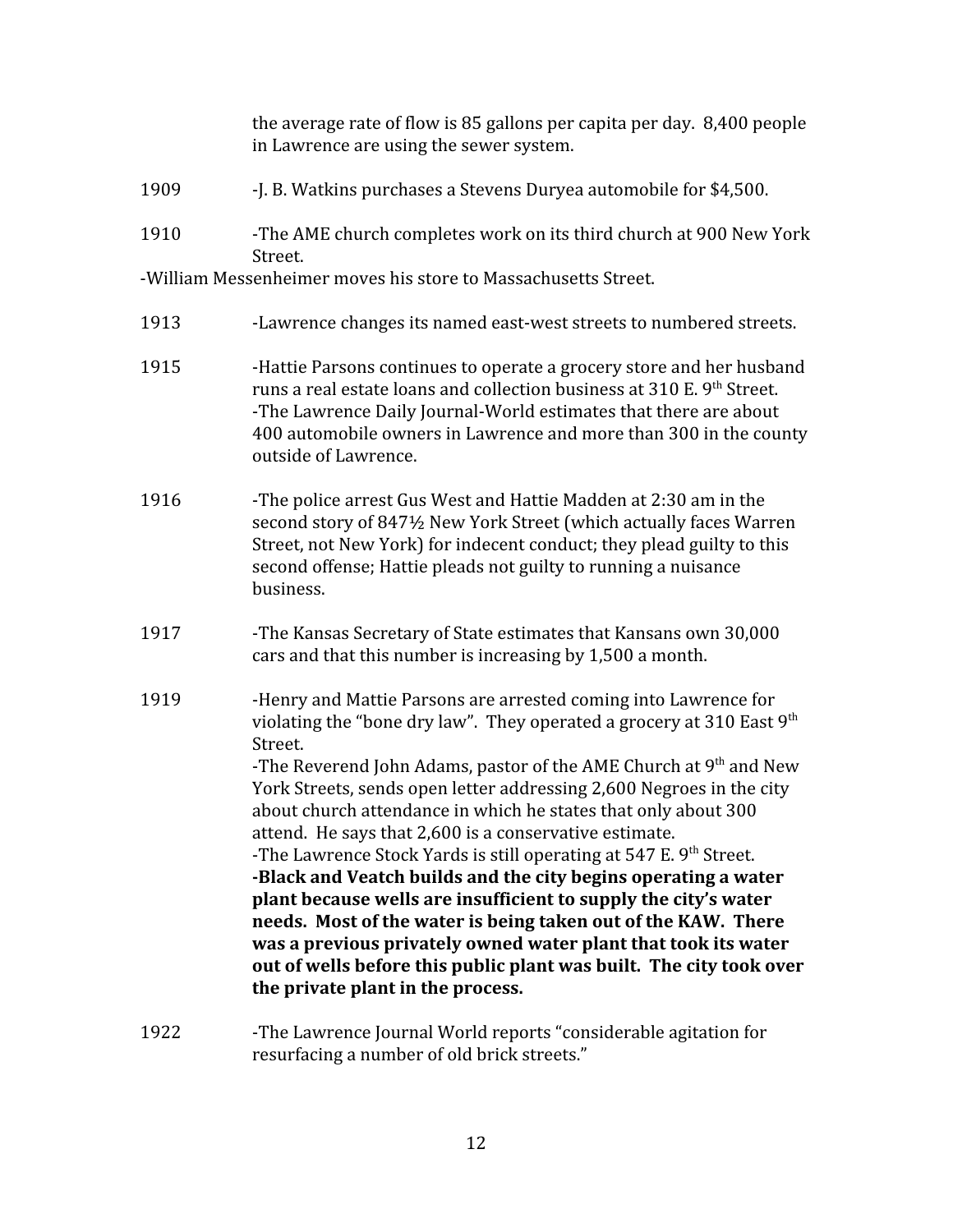| 1923 | -Carson W. Ogle opens his store, Furs Hides & Wool, at 406 E. $9th$<br>Street. This business persists until his death in 1968.<br>-The Kansas Electric Company rebuilds the electric current circuit in<br>east Lawrence, and strings larger wires down 7 <sup>th</sup> Street.                                                                                  |
|------|------------------------------------------------------------------------------------------------------------------------------------------------------------------------------------------------------------------------------------------------------------------------------------------------------------------------------------------------------------------|
| 1924 | -The City applies to establish a drainage district to cover the eastern,<br>southern, and southwest portion of the city to prevent flooding. The<br>city proposes a concrete tunnel for this system.                                                                                                                                                             |
| 1925 | -The city passes first zoning ordinance to protect OWL and the Oread<br>Neighborhood from commercial encroachment.<br>-Mr. Francisco sells 310 E. 9 <sup>th</sup> to Mr. Brown who was a roofer.                                                                                                                                                                 |
| 1926 | -J. D. Seiler opens Seiler Company at 310 E. 9 <sup>th</sup> Street.                                                                                                                                                                                                                                                                                             |
| 1930 | -Hare & Hare complete a Lawrence City Plan.                                                                                                                                                                                                                                                                                                                      |
| 1933 | -Riley Combest moves his hauling and moving business to 10 E. 9th<br>Street.<br>-The streetcar system is abandoned and replaced by a bus<br>system. J. L. Constant resurfaces the tracks on the streets with<br>asphalt that he says will last for 15 to 20 years.                                                                                               |
| 1934 | -New York School is built and is first used on Thanksgiving Day.<br>Thomas Larrick, architect and engineer from Lawrence, designed the<br>building.                                                                                                                                                                                                              |
| 1936 | -Mr. Johnson is operating his Service Grocery located at 418 E. $9th$<br>Street, formerly 847½ New York after addresses were changed.                                                                                                                                                                                                                            |
| 1942 | -Mildred Johnson operates the Service Grocery from 1942 until 1970.                                                                                                                                                                                                                                                                                              |
| 1945 | -A Civic Action Committee, led by Phog Allen, develops a plan for<br>improvements to the downtown.                                                                                                                                                                                                                                                               |
| 1947 | -The Adams House at 9 <sup>th</sup> and New Hampshire, once the Place House, is<br>demolished and replaced by a used car business run by the Board &<br>Moore Motor Company.                                                                                                                                                                                     |
| 1949 | -J. C. Harper, the city engineer, states, "Our problem is this. Lawrence<br>has a \$2 million sewer system-some of which was constructed as<br>early as 1888—and we have about \$6,000 and two men with which to<br>maintain and operate the system." At this time, the city's raw sewage<br>is dumped untreated into the Kaw. Manhattan, Junction City, Topeka, |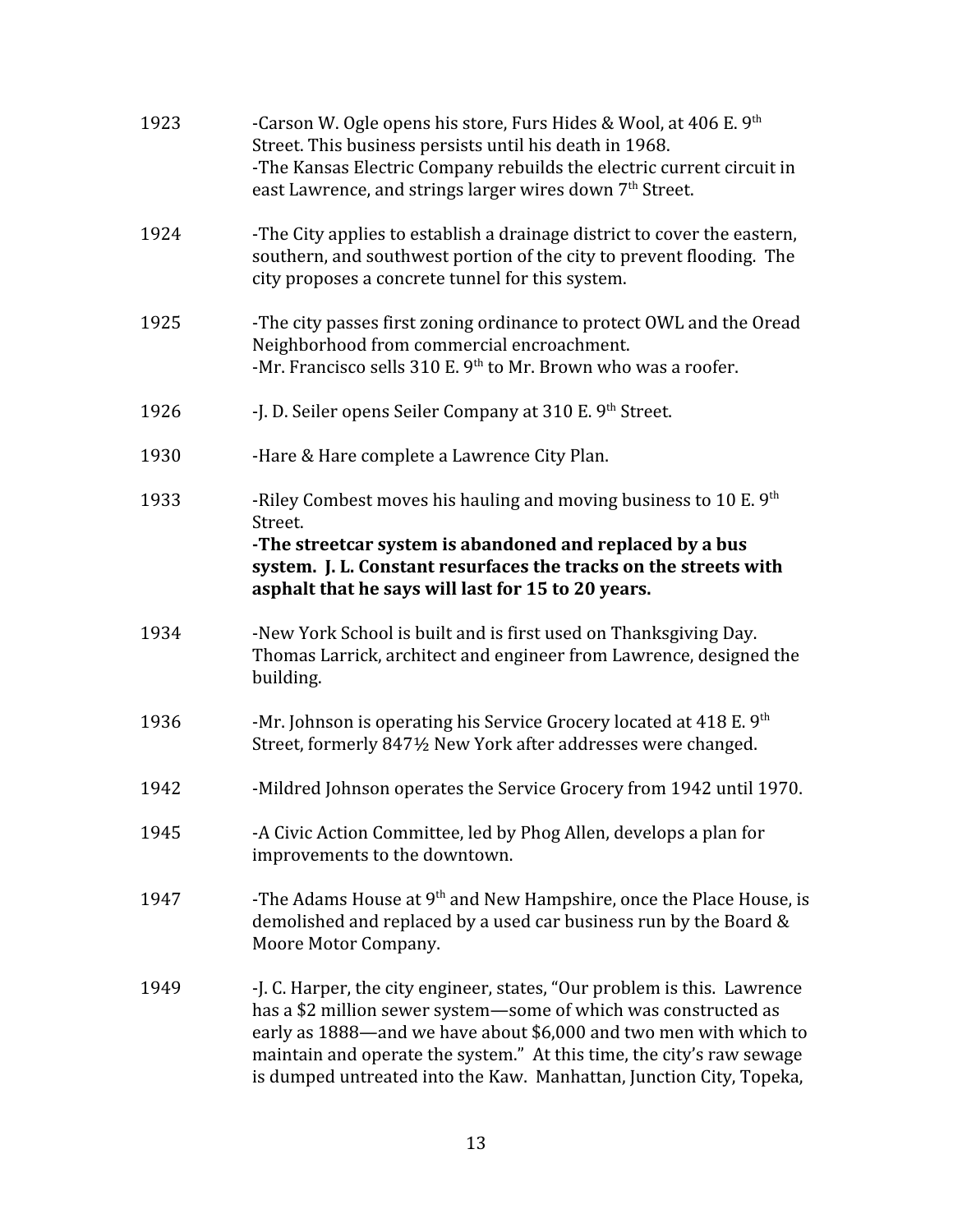|      | and other cities are also dumping untreated sewer into the KAW.<br>Harper warns that the city will soon have to build a treatment plant.                                                                                                                                                                                                                                                                                                      |
|------|-----------------------------------------------------------------------------------------------------------------------------------------------------------------------------------------------------------------------------------------------------------------------------------------------------------------------------------------------------------------------------------------------------------------------------------------------|
| 1956 | -The ATSF opens new passenger and freight depot at the end of<br>7 <sup>th</sup> Street, eliminating the depot at the end of 8 <sup>th</sup> Street.<br>-Kroger opens its new store at 9 <sup>th</sup> and New Hampshire.                                                                                                                                                                                                                     |
| 1957 | -The City Commission discusses problems of varying street widths in<br>the city, especially in east Lawrence where the "problem is more<br>severe."                                                                                                                                                                                                                                                                                           |
| 1959 | -A contract is let for \$96,107 for paving and widening east $7th$ , $9th$ ,<br>and New Jersey Streets, and resurfacing them with an<br>asphalt-concrete mat; 9 <sup>th</sup> street was asphalted from Tennessee to<br>New Jersey Streets; widening is scheduled only for portions of 9 <sup>th</sup><br>Street and with varying widths as traffic needs dictate.<br>-Many trees are cut down to widen and resurface 9 <sup>th</sup> Street. |
|      | Concrete/Asphalt Trafficway to Highway to Tomorrow, 1960-2016                                                                                                                                                                                                                                                                                                                                                                                 |

| 1960 | -An ordinance was passed, making west $9th$ a "main trafficway"<br>that links to the Golden Belt Highway to Topeka.<br>-West 9 <sup>th</sup> Street is widened to 61 feet from Tennessee to<br>Mississippi "for the orderly growth of business."                                                                         |
|------|--------------------------------------------------------------------------------------------------------------------------------------------------------------------------------------------------------------------------------------------------------------------------------------------------------------------------|
| 1962 | -The Old West Lawrence Association adopted a resolution that<br>"no business be allowed to face on any side street running north<br>and south—only Ninth Street be used as business frontage."<br>-The Lawrence Paper Company purchases the Poehler building.                                                            |
| 1964 | -Bartholomew and Associates of St. Louis, Missouri, complete a<br>25-year Comprehensive Plan for Lawrence. The plan considers the<br>Lawrence downtown unsatisfactory and recommends that<br>Massachusetts Street be closed to traffic and turned into a pedestrian<br>mall.                                             |
|      | -Lawrence Halprin and Associates of San Francisco receive contract for \$36,000 to<br>investigate the improvement of the 600 block of Massachusetts and a<br>housing improvement project in East Lawrence. The firm designs a<br>"welcome plaza" for $6th$ and Massachusetts but does not design the<br>housing project. |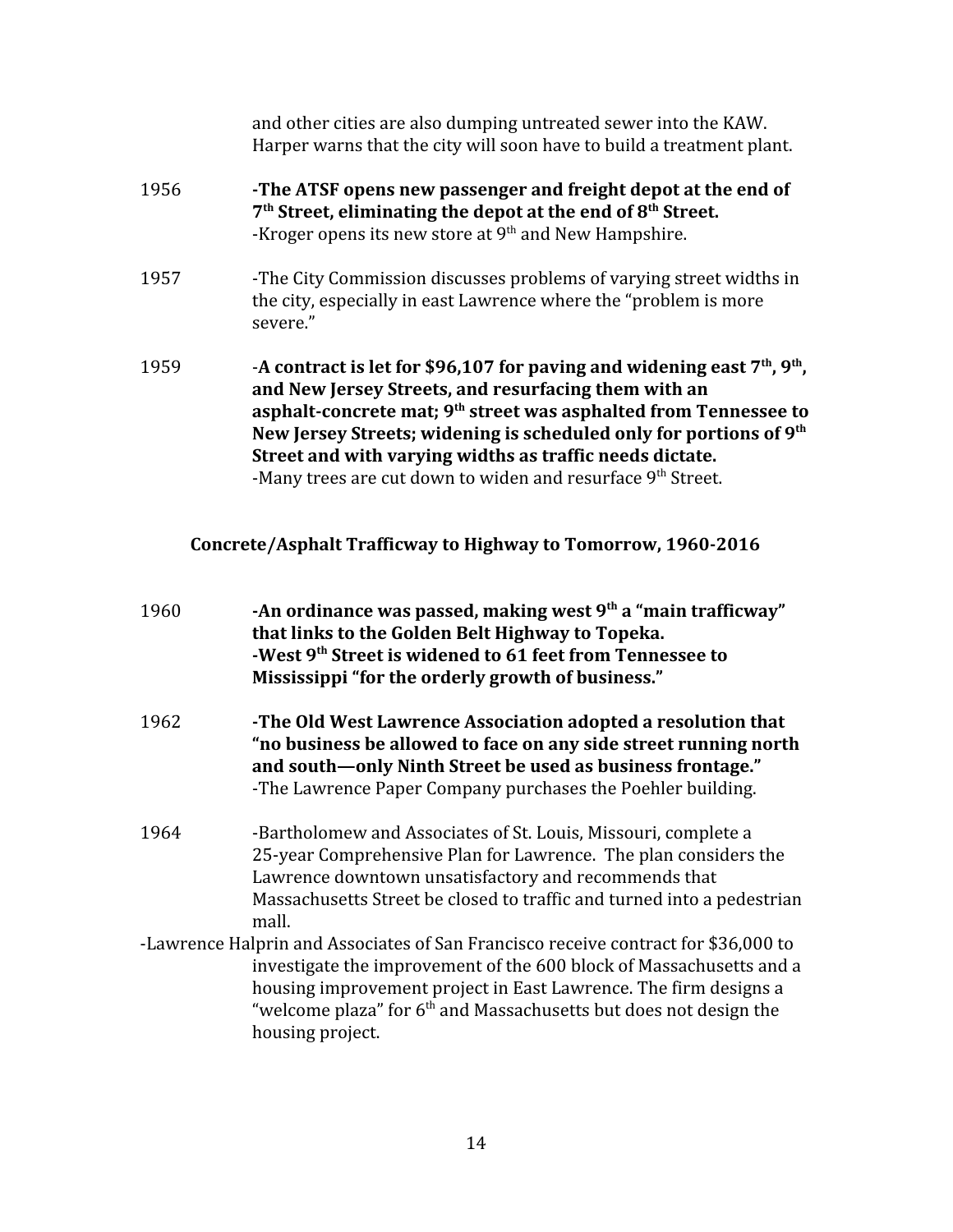| 1966 | -East Lawrence north of east 9 <sup>th</sup> Street is re-zoned RM24<br>(Multi-Dwelling Residential district) from single-family residential<br>zoning.                                                                                                                                                                                            |
|------|----------------------------------------------------------------------------------------------------------------------------------------------------------------------------------------------------------------------------------------------------------------------------------------------------------------------------------------------------|
| 1967 | -Bob Billings, John McGrew, and others begin acquiring 3,000<br>acres in what would become Alvamar.                                                                                                                                                                                                                                                |
| 1969 | -Lester D. Procter retires from his business, "Les Proctor's Garage," at<br>411 E. 9 <sup>th</sup> Street. His son, Lester N. runs his electrical business here<br>for a period of time.                                                                                                                                                           |
| 1970 | -Reports of shooting near the New York School heightens the tense<br>atmosphere that pervaded Lawrence in July. Snipers fire upon the<br>neighborhood near 9 <sup>th</sup> and New York and Mrs. Mildred Johnson<br>sustains a compound fracture of her leg. Wilson Glass Company took<br>four bullets. Roger's Electric Company was also a target |
|      | -Rick Dowdell is killed on July 16 in an alley along $9th$ Street behind what is now the<br>Lawrence Arts Center.                                                                                                                                                                                                                                  |
|      |                                                                                                                                                                                                                                                                                                                                                    |

#### 1971 **-Lawrence receives \$500,000 in urban renewal funds that added to the City's plans to spend \$1 million on downtown renewal.**

1972 -John Narramore moves the Kansas Key Press to Dunakin's old grocery store. The press printed some 34 underground newspapers throughout the Midwest. Narramore buys the store and the house to the east from Mildred Johnson. -The City Commission decides to use the federal Neighborhood Development Program to improve the downtown with the \$550,000 first-year grant. The second year grant would be used for the 600 of Massachusetts. The third year grant would be used for housing rehabilitation program in East Lawrence, which would occur between 9<sup>th</sup> and 12<sup>th</sup> Streets and Connecticut and Delaware. -Workmen replace the old 36-inch brick storm sewer with a 48-inch concrete pipe at 9<sup>th</sup> and Massachusetts. Leonard Hoover, city engineer, reports that the old system "zigzags all over the place." 1973 -The East Lawrence Improvement Association is formed which

evolved out of the East Lawrence Project Area Committee of the Neighborhood Development Program. -The city's desire to improve or remove 150 houses in east Lawrence resulted in 38 razed houses, 4 razed sheds, 6 rehabilitated houses, 16 removed vehicles, and the abatement of 14 trash nuisances. -The ELIA invites businesses to become members.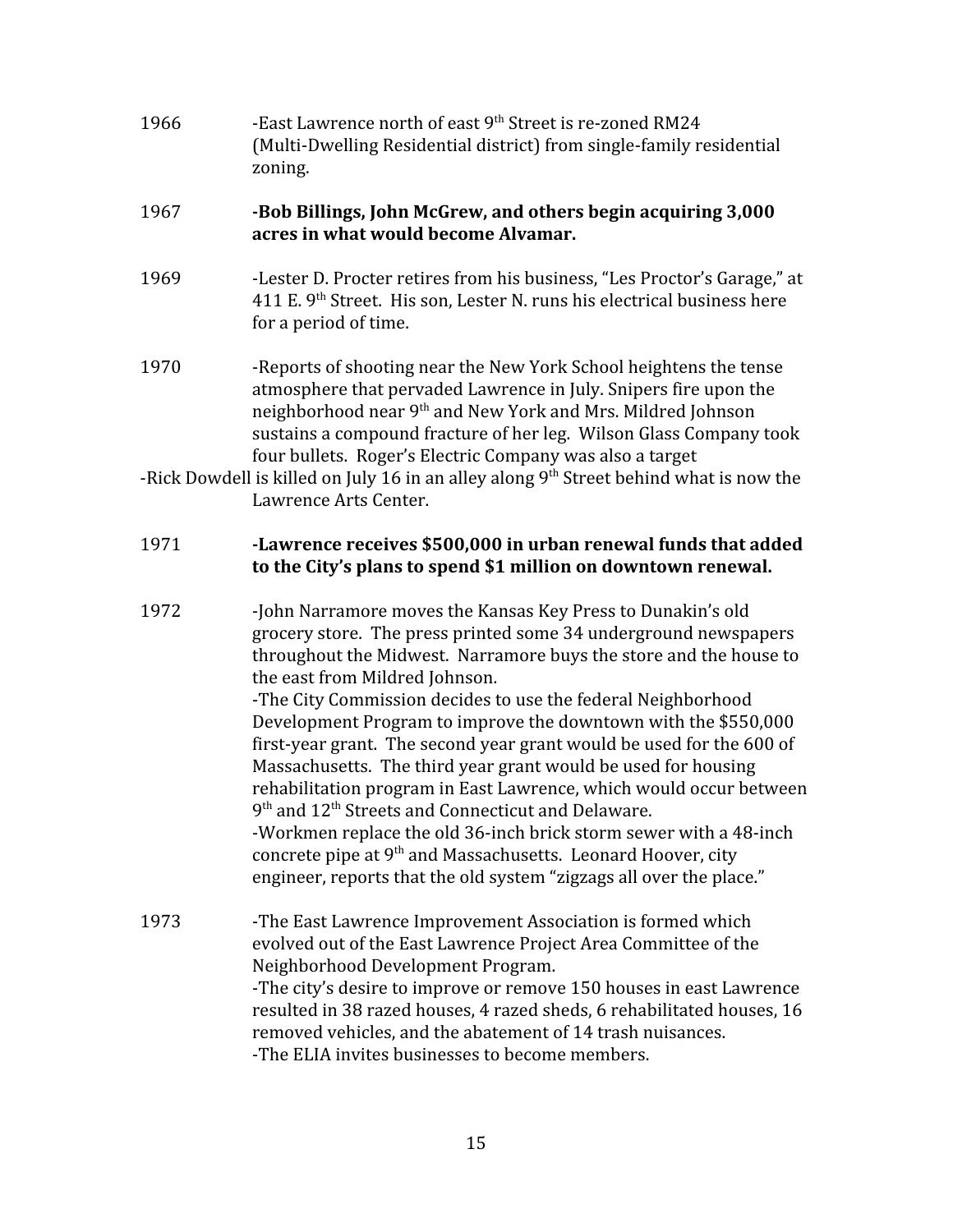- 1974 -Several schemes were proposed to save the downtown from decline during the 1970s and 1980s, including a 1974 proposal to turn the 600 block of Massachusetts into a retail, hotel, and office complex. -The Douglas County Planning Commission and City Planning Department begin their work on Plan 95 that designated the downtown as "the heart of the community."
- -The East Lawrence Improvement Association re-allocates \$7,500 from federal funds for east Lawrence rehabilitation to an alignment study for the "Haskell Loop" that would carry traffic from Haskell to 6<sup>th</sup> and Massachusetts.

-The East Lawrence Neighborhood Association votes to support the Haskell Loop.

- -The City Commission approves a new application for Neighborhood Development funds (urban renewal funds) for the Haskell Loop that includes \$163,180 to purchase 8 houses and re-locate owners and renters. About \$80,000 will be spent on relocation out of the \$238,813 budget.
- 1975 -The City Commission votes 4-1 to support the Haskell Loop. The four-lane project is estimated to cost \$2.5 million. A consultant says that "the project goal is to divide the residential and industrial areas of east Lawrence and to keep locally generated truck traffic out of residential neighborhoods."

-A Citizens Opposed to the Haskell Loop organization calls for a federal investigation of the project's funding.

-The City Commission agrees that the area north of  $11<sup>th</sup>$  Street and east of New Hampshire should be "backzoned" from commercial and industrial zoning to residential zoning so that owners can become eligible for rehabilitation funds. Mayor Jack Rose and Commissioner Barkley Clark do not want the area to be "locked in" to residential zoning.

-The City Commission approves the rezoning of 1045 New Jersey from residential to general commercial as the Lawrence Taxi Cab Company requests. The planning commission split on the request by a vote of 4-4.

1976 -The East Lawrence Improvement Association reverses its 1974 vote and votes against the Haskell Loop, 68 to 36. Barbara Willits argues that the loop would not remove traffic from the neighborhood but would funnel traffic into the neighborhood through the  $9^{\rm th}$  and  $11^{\rm th}$ streets exits and send it on to the downtown. Mark Kaplan says that the loop would eliminate 40 houses and all the east Lawrence neighborhood's park facilities. Carl Mibeck states that east Lawrence has no traffic problem to solve. Ed Down spoke for the loop stating it would re-route traffic, not create it, and that the re-routing would improve housing conditions. After the vote, Down announces plans to split from the ELIA and form a new group, "Help East Lawrence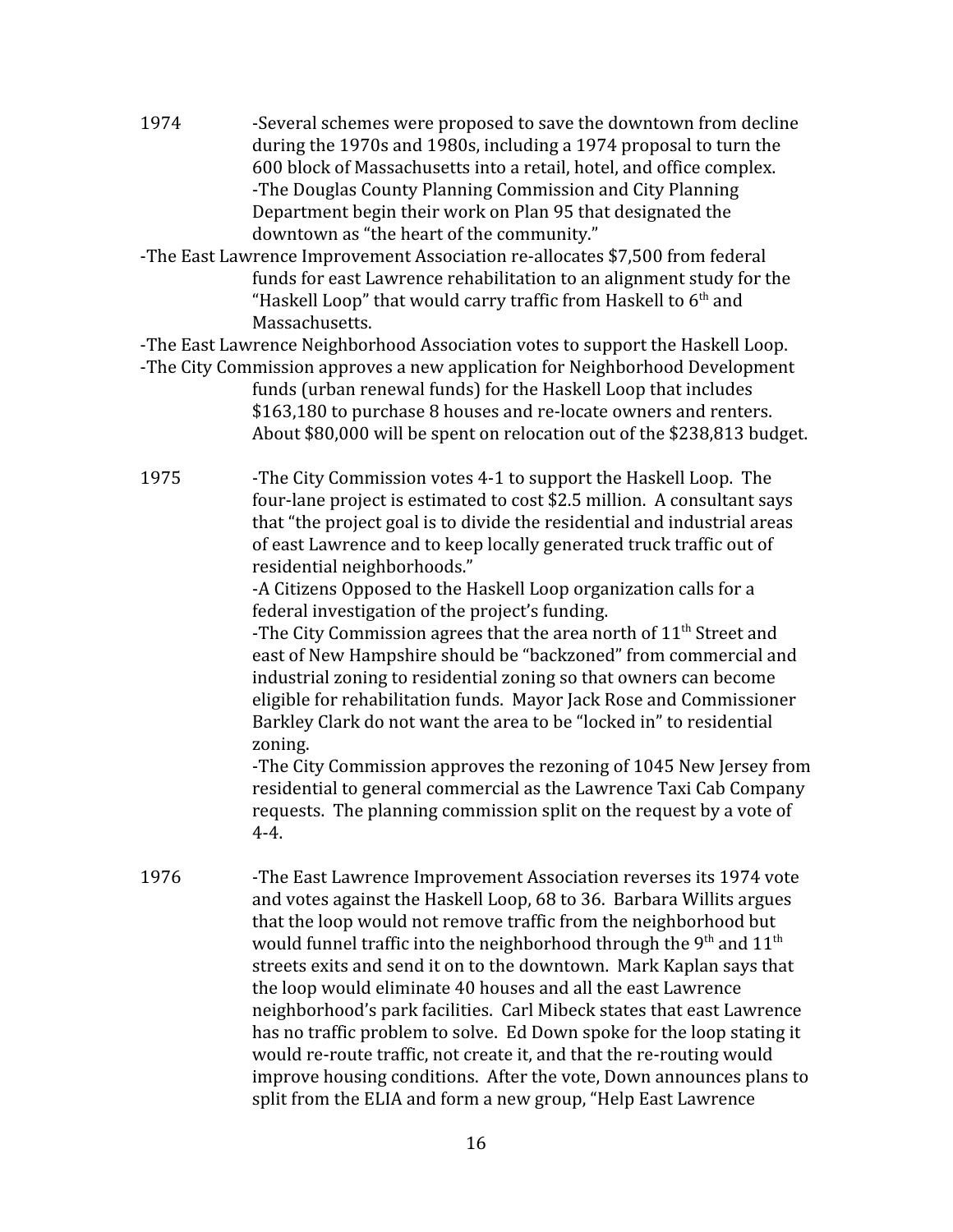Progress". Down says "that loop opponents represent socialistic and freeloading tendencies, while the supporters stand for individual incentive."

-The City Commission votes 4-1 to table the Haskell Loop indefinitely. In the Lawrence Journal World, Commissioner Don Binns, who changes his mind and votes to table the loop issue, states that "When the League of Women Voters comes out against something like that, you don't stand a chance." Commissioner Clark reverses his 1975 vote because of the "divisiveness" the project is causing in the neighborhood. Clark believes that the \$800,000 allocated for the loop can be used elsewhere for positive purposes. Fred Pence who caste the vote against tabling the project says that "Loop opponents don't really care about helping the city as a whole," which they deny.

- 1977 -The city's new \$10 million secondary sewage treatment plant on east 8 th Street is 99% complete.
- 1978 -Jacobs, Visconsi, Jacobs (JVJ) proposes a cornfield mall on 62 acres of land on South Iowa Street, which the City Commission rejects because it threatens the downtown.
- 1979 -The City Commission votes to refer to the planners a request to downzone the east side of Pennsylvania Street's 900 block to M-1 (light industrial) from residential zoning. -Action 80, formed by Lawrence leaders, works with JVJ to create a suburban mall in the downtown that reaches from  $7^{\rm th}$  to  $9^{\rm th}$  streets and Massachusetts to Rhode Island Streets. -Mrs. Willets, president of the East Lawrence Improvement Association, contends that there must be free and open debate about putting a mall in the downtown "if conflict is to be avoided." Without discussing the issue openly, east Lawrence citizens learn that JVJ is investigating different configurations for a downtown mall and has estimated the cost of purchasing 150 houses on the east side. Dick Dunhapt notes that this irritated the neighborhood.
- 1982 **-East Lawrence Improvement Association proposes downzoning of about 500 lots north of east 9th Street because "most blocks are 90 to 100% single-family use," according to Mark Kaplan, president of the organization; the request for downzoning is denied 6-1. A vote of 5-2 was taken to "re-open" the East Lawrence Neighborhood Plan. Planning commissioners argue that the request by the neighborhood association "might not represent all of the residents."**

-County appraiser Don Gordon suggests, "In my opinion, downzoning a large area of East Lawrence would result in reduced market values,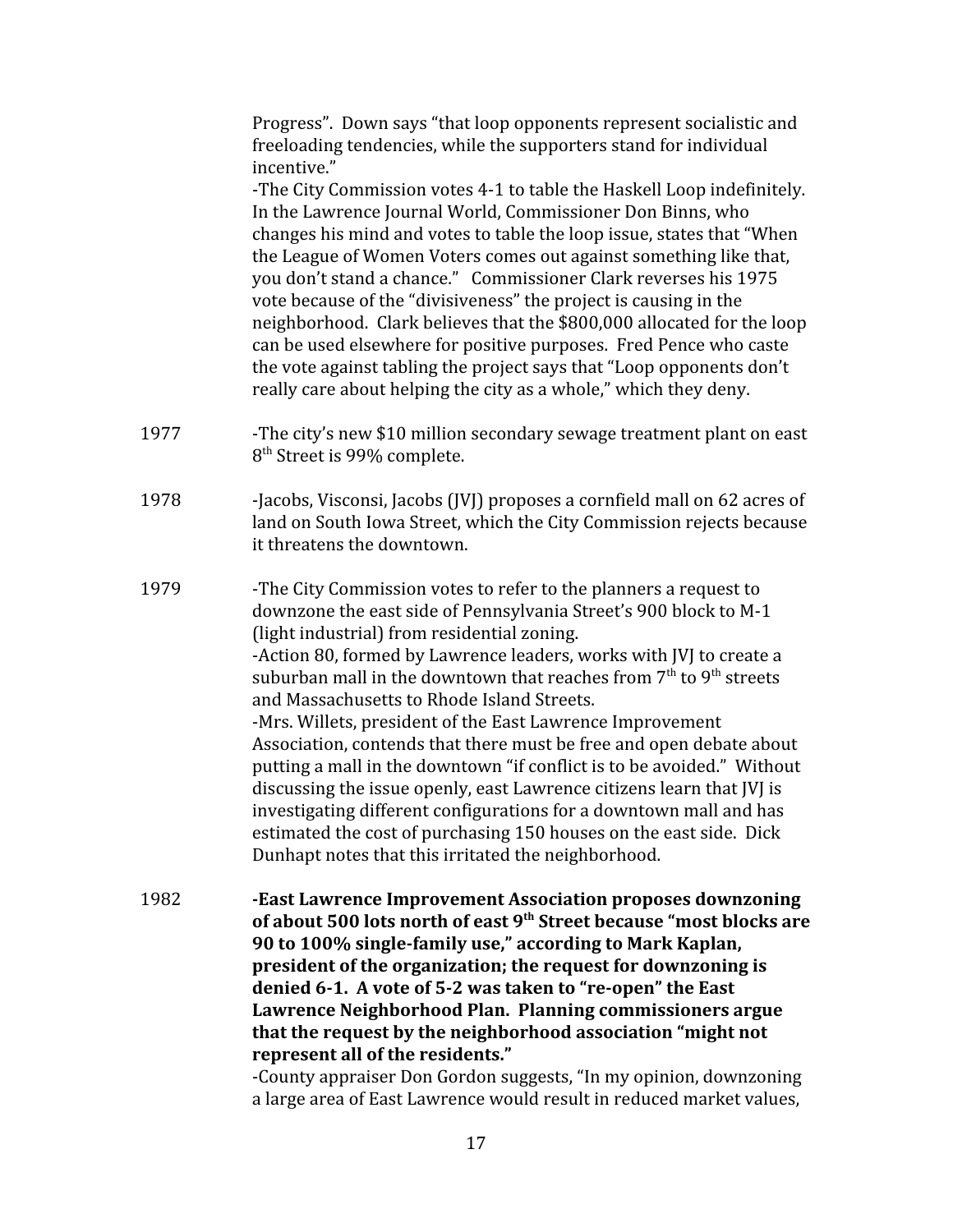| 1989 | -Commercial zoning for the Burger King expansion on west 6 <sup>th</sup> is<br>denied to prevent "commercial zone creep."                                                                                                                                                                                                                                                                                                                                                                                                                                                                                                                                                                                           |
|------|---------------------------------------------------------------------------------------------------------------------------------------------------------------------------------------------------------------------------------------------------------------------------------------------------------------------------------------------------------------------------------------------------------------------------------------------------------------------------------------------------------------------------------------------------------------------------------------------------------------------------------------------------------------------------------------------------------------------|
| 1988 | -The City Commission approves a historic preservation ordinance.<br>-The East Lawrence Improvement Association successfully cleans and<br>repairs brick sidewalks over the summer along New York Street. The<br>ELIA news states, "apparently the City's Community Development<br>department was so impressed with the project that it is considering<br>setting aside \$10,000 in contingency money for more sidewalk repairs<br>in the neighborhood. The ELIA makes a request for money to repair<br>more sidewalks.<br>-After 3 years the East-Side Community Grocery at 1200 New York<br>closes its doors because of "under-capitalization and lack of volunteer<br>support," according to minutes of the ELIA. |
| 1987 | -At 6 a.m. on June 27, the Douglas County Bank destroys a group of<br>historic homes on the 800 block between Kentucky and Tennessee.<br>-In a referendum Lawrence citizens reject the Towncenter proposal to<br>close the north end Vermont and Massachusetts Streets with a<br>suburban mall.<br>-Once again Commissioner Schumm brings up a parkway link<br>between downtown Lawrence and Kansas Highway 10 near the East<br>Hills Business Park. KDOT estimates the cost at \$6.2 million.                                                                                                                                                                                                                      |
| 1986 | -Jacobs, Visconsi, Jacobs and Town Center Venture Corporation<br>propose a downtown mall that covers a footprint from Kentucky to<br>New Hampshire and $6th$ to $7th$ on Massachusetts. Lawrence citizens<br>rejects this proposal at the ballot box by a vote of 3 to 1.                                                                                                                                                                                                                                                                                                                                                                                                                                           |
| 1985 | -Bob Stevens remodels the Lincoln-Mercury building at 9 <sup>th</sup> and<br>Mississippi, turning the building into a two-story retail and office<br>complex with 12,000 feet of space for lease from \$500.                                                                                                                                                                                                                                                                                                                                                                                                                                                                                                        |
| 1984 | -The City Commission declares parts of east Lawrence an "enterprise"<br>zone."<br>-The Stokely-Van Camp food processing plant closes.<br>-The Lawrence Preservation Alliance is established.                                                                                                                                                                                                                                                                                                                                                                                                                                                                                                                        |
|      | consequently a reduction in taxable value, resulting in erosion of the<br>tax base."<br>-The East Lawrence Improvement Association backs the downzoning<br>to preserve the residential character of the neighborhood. The area in<br>contention is south of 9 <sup>th</sup> Street, east of Rhode Island, north of 15 <sup>th</sup><br>Street and west of the ATSF tracks. The lots are now zoned multiple<br>family (RM-2), general industrial (M-2) and C-4 (general commercial).                                                                                                                                                                                                                                 |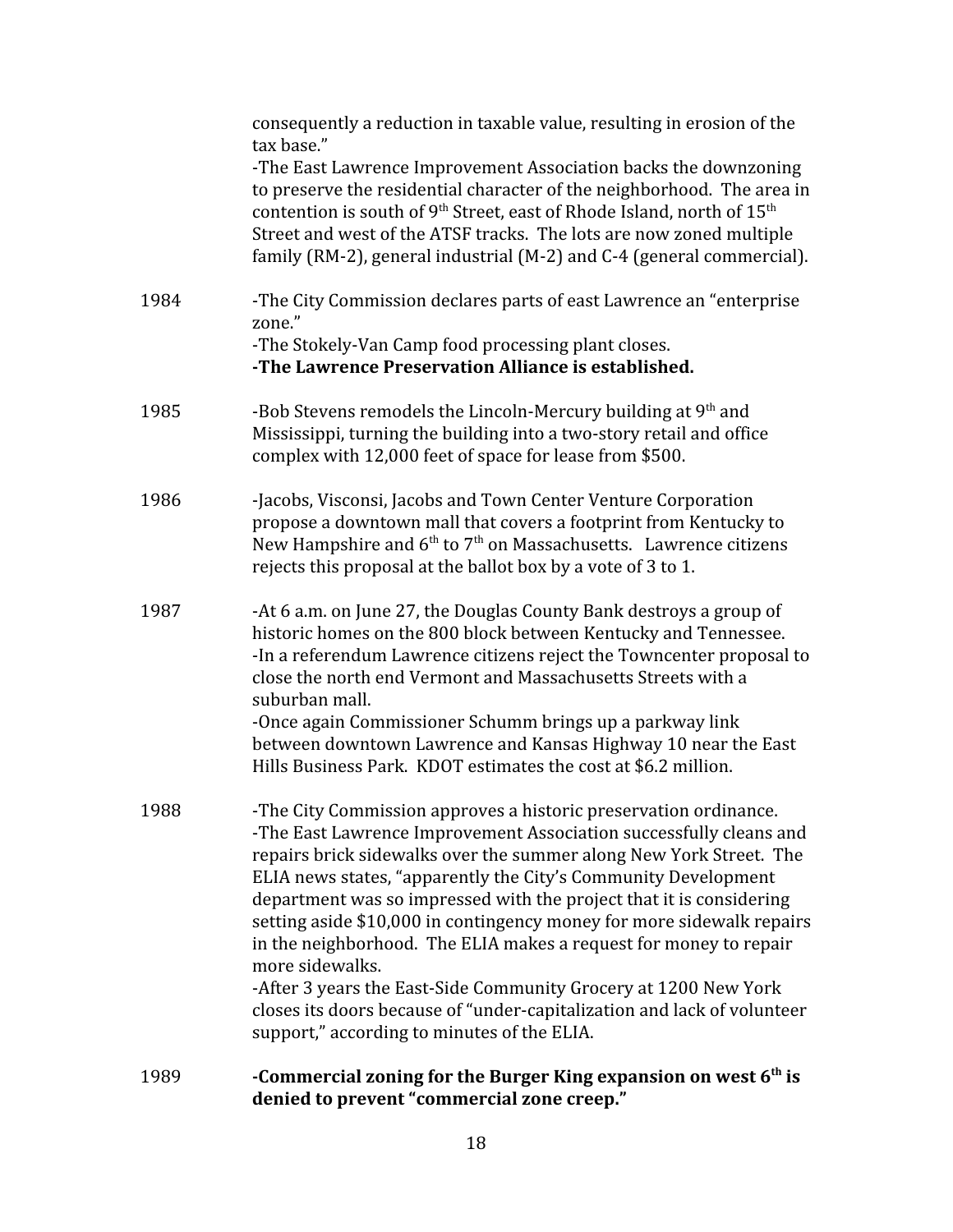|      | -The city cites several yards in east Lawrence as "environmental blight," especially<br>on New Jersey Street.                                                                                                                                                                                                                                                                                                                                                                                                                                                    |
|------|------------------------------------------------------------------------------------------------------------------------------------------------------------------------------------------------------------------------------------------------------------------------------------------------------------------------------------------------------------------------------------------------------------------------------------------------------------------------------------------------------------------------------------------------------------------|
| 1990 | -Mayor Shirley Martin-Smith asks the city to study an eastern<br>parkway that would slice through east Lawrence. Commissioner<br>Schumm says that "this is Haskell Loop déjà vu.<br>-KDOT allocates \$27.7 million for a "circumferential loop" if the city<br>can match that with \$4.7 million. The city decides to conduct a<br>referendum on the idea on November 6.                                                                                                                                                                                         |
|      | -The City Commission states its intention to purchase a commercial strip next to the<br>Kansas River in order to create a "natural, low intensity" park to meet<br>one of the 18 criteria for the development of the Eastern Parkway.                                                                                                                                                                                                                                                                                                                            |
| 1991 | -Preparations and meetings begin to create Horizon 2020 to replace<br>Plan 95.                                                                                                                                                                                                                                                                                                                                                                                                                                                                                   |
| 1992 | -The U.S. Congress fails to appropriate funds for the Eastern Parkway.                                                                                                                                                                                                                                                                                                                                                                                                                                                                                           |
| 1994 | -The East Lawrence Neighborhood Association withdraws support for<br>the link between downtown and K-10. The same arguments against<br>the Haskell Loop apply to this parkway: it would draw truck traffic,<br>noise, and pollution into the neighborhood. The proponents say a<br>parkway is essential to keep the downtown vital and traffic off<br>neighborhood streets.                                                                                                                                                                                      |
| 1995 | - The Douglas County Planning Commission approves a request from<br>Patchen Electric with a 6-2 vote to rezone two lots north of its current<br>building to expand its business. The City Commission votes down the<br>request. Patchen Electric returns to the planning commission with a<br>new request that reduces the rezoning from 2 lots to 1 lot, a<br>compromise that the East Lawrence Neighborhood Association<br>accepts. The City Commission passes this zoning change request from<br>RM-2 (multiple-family residence) to C-4 (general commercial) |
| 1996 | - After 25 years at 416 E. $9th$ Street, the Kansas Key Press moves into<br>the old Apple Valley Boat building at 900 New Jersey. Marty Olsen's<br>Do's Deluxe hair salon and Habitat for Humanity move into the<br>vacated spaces.<br>-Dillons purchases property at 9 <sup>th</sup> and Mississippi for a Kwik Shop and<br>four pump service station.                                                                                                                                                                                                          |
| 2000 | -The East Lawrence Revitalization Plan is adopted.                                                                                                                                                                                                                                                                                                                                                                                                                                                                                                               |
| 2014 | -The Lawrence Arts Center receives an "Art Place" grant for \$500,000.<br>The architectural firm of el dorado is hired to do a conceptual<br>re-design of 9 <sup>th</sup> Street from Massachusetts to Delaware Streets.                                                                                                                                                                                                                                                                                                                                         |